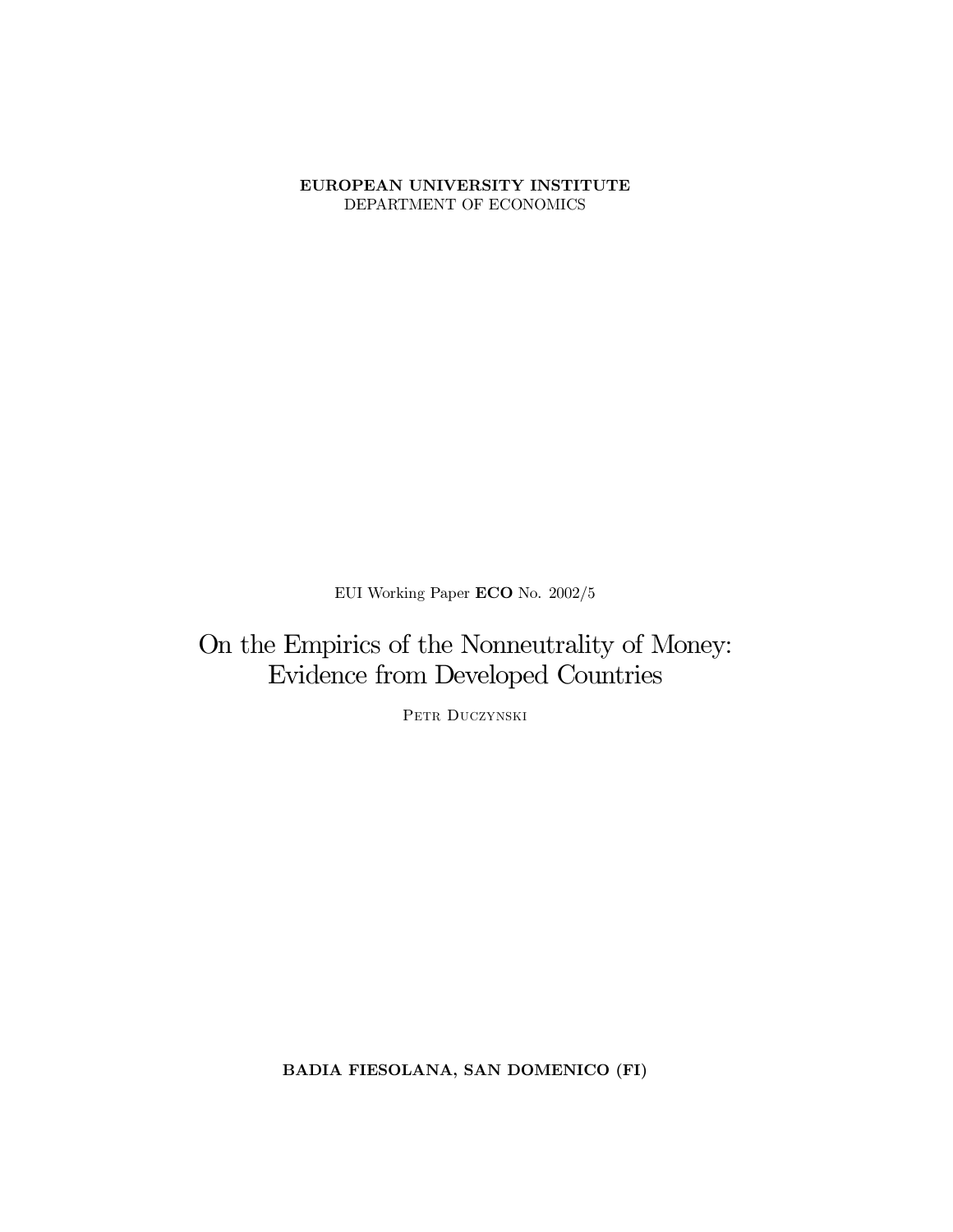All rights reserved. No part of this paper may be reproduced in any form without permission of the author.

> $\odot$ 2002 Petr Duczynski Published in Italy in March 2002 European University Institute Badia Fiesolana I-50016 San Domenico  $(FI)$ Italy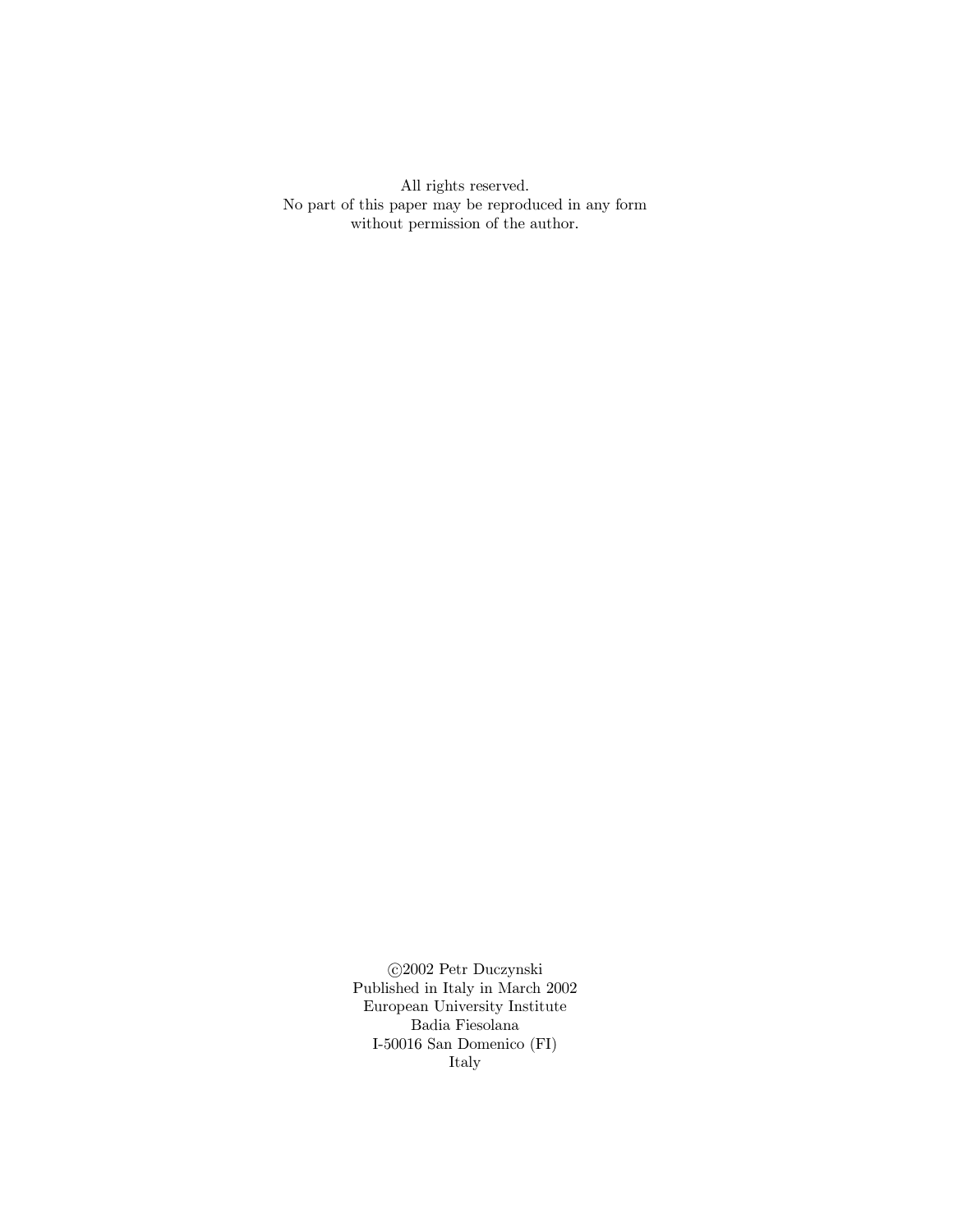# **On the Empirics of the Nonneutrality of Money: Evidence From Developed Countries**

## **Petr Duczynski**•

#### **Abstract**

 The paper examines the cyclical behavior of money and prices in the sample of developed countries, typically in 1951-1990. There exists a statistically significant tendency towards an average countercyclical behavior of the price level and a weakly procyclical behavior of monetary aggregates. For money and money plus quasi money, correlation coefficients between the real per capita output growth rate and the half lag in the money growth rate are higher on average than correlation coefficients between the real per capita output growth rate and the half lead in the money growth rate, thus indicating that money changes precede output changes. Money plus quasi money tends to be more strongly associated with real output than money or high-powered money.

**JEL classification: E31, E32, N10** 

 $\overline{\phantom{a}}$ 

**Keywords:** Consumer prices; Half-lag and half-lead growth rates; Nominal monetary aggregates; Real output

<sup>•</sup> Economics Institute, Academy of Sciences of the Czech Republic, Politickych veznu 7, 111 21 Prague 1, Czech Republic. Email: petr.duczynski@cerge.cuni.cz. I would like to thank Andrea Tothova for excellent research assistance.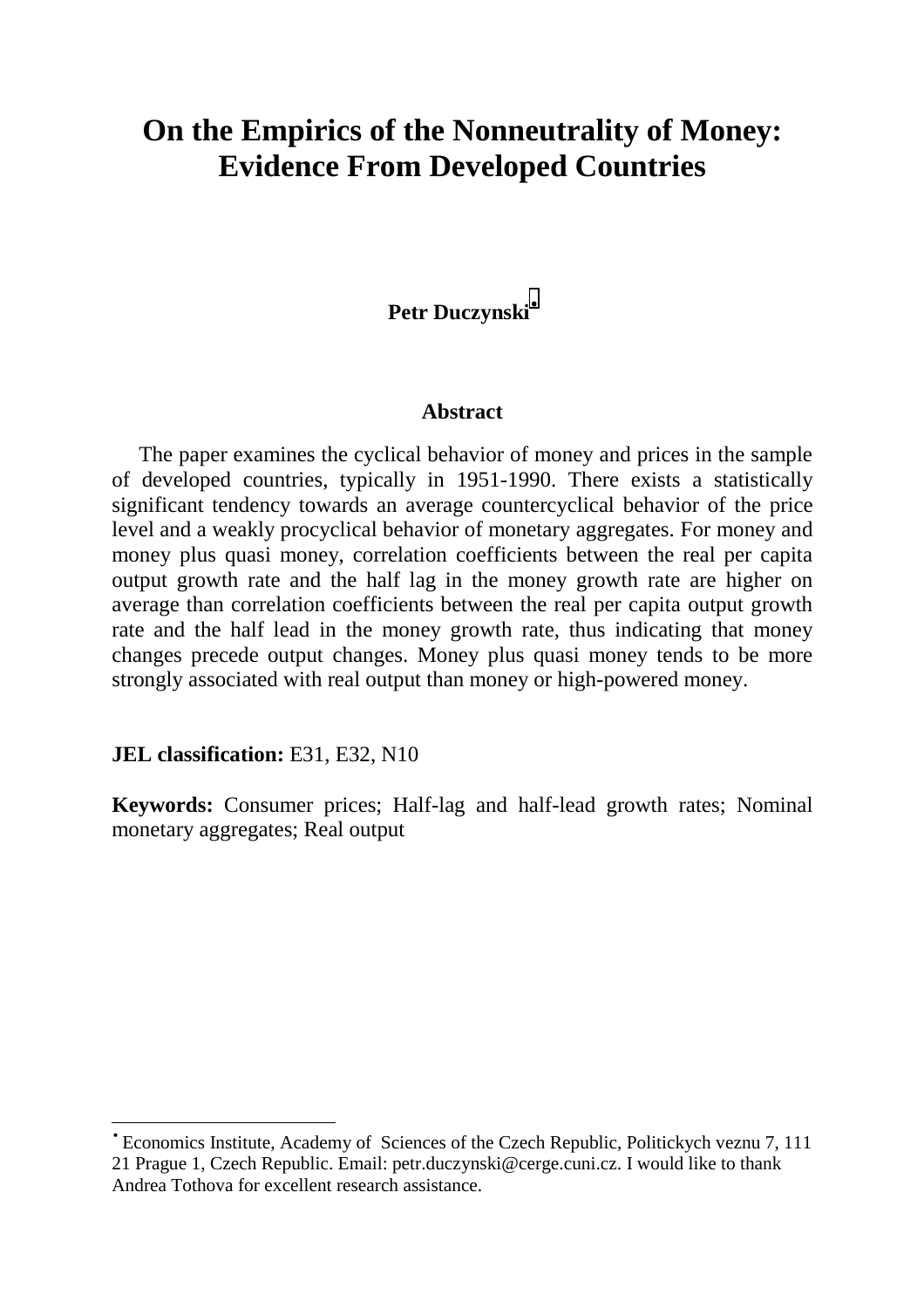## **I. Introduction**

 $\overline{a}$ 

 One of the most important problems in macroeconomics is whether money has real effects. Most economists believe that money is neutral in the long run but nonneutral in the short run. The long-run neutrality of money is documented, for example, in Kormendi and Meguire (1984) and Barro (1997, Chapter 18). The short-run effects of money on income have been examined in a number of studies. In their classic work, Friedman and Schwartz (1963a) provide ample evidence that money mattered in the United States in the period before World War II. Apart from banking panics, they identify four periods of monetary shocks (January-June 1920, October 1931, June 1936-January 1937, and the passivity of the Fed in the Depression years 1929-1931) in which the monetary movement was unusual given economic conditions. They document that these monetary shocks were associated with declines in the real economic activity. Romer and Romer (1989) use a somewhat different criterion for monetary shocks. Following the narrative approach of Friedman and Schwartz, they add a relevant analysis for the postwar period. In their analysis the Romers study cases in which the Fed intended to cause a recession in order to decrease inflation (October 1947, September 1955, December 1968, April 1974, August 1978, and October 1979). They show that these contractionary measures really had significant real effects. Several other studies have examined the impact of unanticipated money changes (for the United States, see Barro, 1978; for the United Kingdom, see Attfield et al., 1981; for Canada, see Wogin, 1980; for a cross-country analysis, see Attfield and Duck, 1983, and Kormendi and Meguire, 1984).

 The present paper complements the existing literature by providing evidence from a sample of developed countries (including Cyprus, Greece, and Malta). The data source for money and prices is the *International Financial Statistics* (IFS) of the International Monetary Fund, various issues. The data source for real output per capita is the Summers-Heston data set, Mark 5.6 (see Summers and Heston, 1991, and the web site [http://pwt.econ.upenn.edu/,](http://pwt.econ.upenn.edu/) RGDPCH variable). The paper examines the series of data on the real output per capita growth, the growth of the monetary base (code  $14$  – reserve money<sup>1</sup> – in the IFS), money (code 34 in the IFS), money plus quasi money (code 35l in the  $(\text{IFS})^2$  and the price level (code 64 – consumer prices – in the IFS) in the period from 1951 to 1990 (whenever the data are available).

<sup>&</sup>lt;sup>1</sup> Reserve money also includes currency outside deposit money banks.

 $2^{2}$  Money is approximately M1 and money plus quasi money is approximately M2.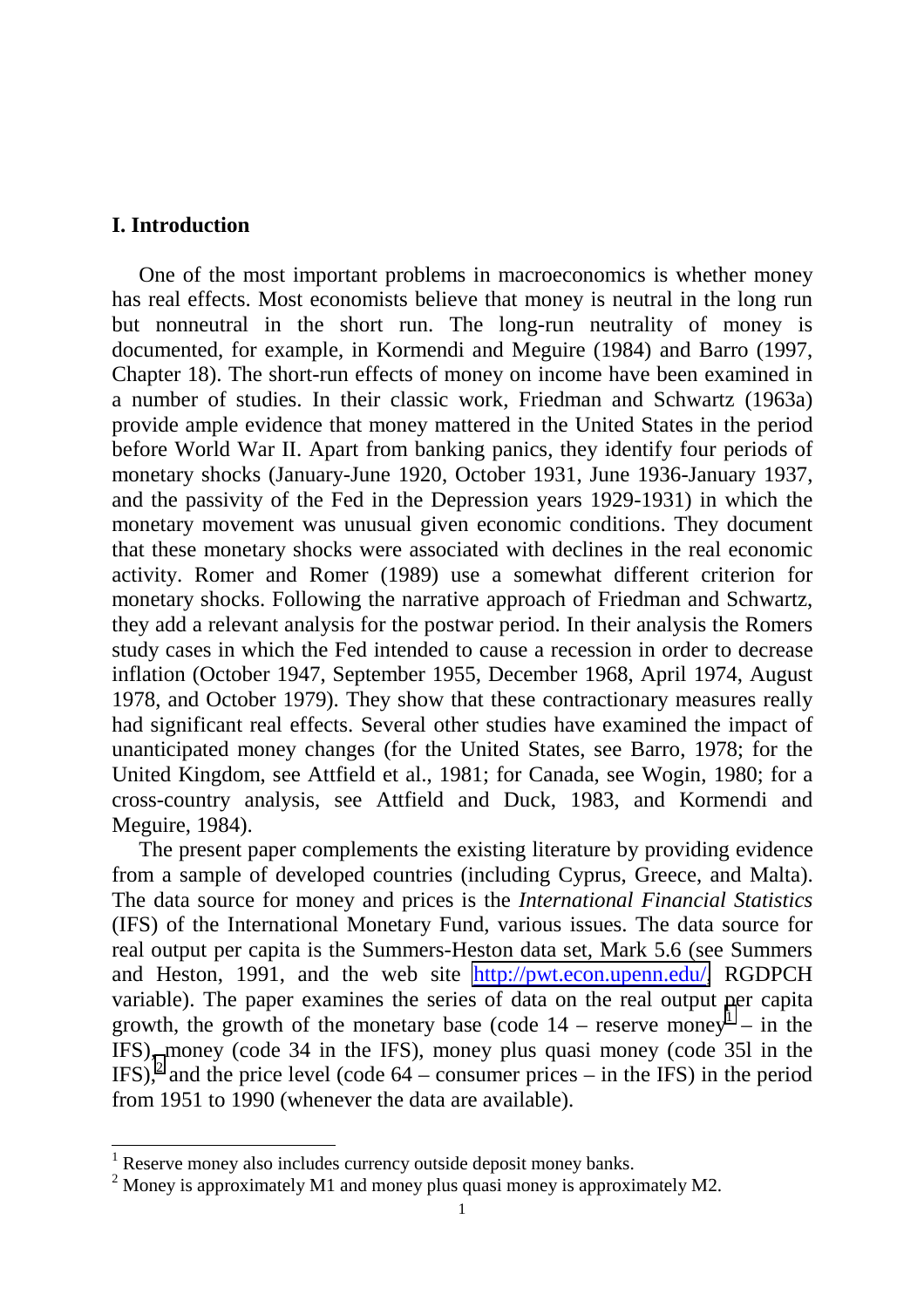For two reasons, the paper does not work with unanticipated monetary changes. The first reason is practical – it is probably difficult to implement a reliable procedure that separates unanticipated and anticipated changes. The second reason hinges on the macroeconomic theory. Although the rational expectations literature (Lucas, 1972, 1973, and Barro, 1976) suggests that only unexpected changes in money matter, Fischer (1979) discusses a model with the Tobin effect (anticipated inflation induces capital accumulation) in which anticipated monetary changes (as well as transitory unanticipated monetary changes) are nonneutral, whereas permanent unanticipated monetary changes are neutral.

 For each developed country, it is computed how the growth rates of real output per capita are correlated with the growth rates of nominal monetary aggregates, and how the price level growth rates are correlated with per capita output growth rates. Additionally, it is discussed how the growth of nominal money and the price level behaved during output contractions and booms. If money really matters in the short run, the correlation coefficient of the growth of output and the growth of money can be expected to be positive, as well as the correlation of the growth of output and the growth of the price level. Of course, the price level can be countercyclical if the effects of money are more than offset by the effects of supply shocks. Examining the cyclical behavior of the price level can shed light on the relative importance of real and monetary shocks in the business cycle.

 It is widely believed that monetary policy is effective with a lag (see, among other studies, Friedman, 1961, and Friedman and Schwartz, 1963b). To address this issue, the paper examines how the lagged values of the growth rates of nominal money are correlated with the growth rates of real output per capita. It is important to realize that there is a conceptual difference in measuring the growth rate of money and the growth rate of output (output is a flow variable, whereas money is a stock variable).<sup>3</sup> The growth rate of output between two subsequent years  $(T \text{ and } T+1)$  reflects the average growth performance both in T and T+1. On the other hand, the growth rate of money between T and T+1 relates only to the behavior of money in T+1 (the growth rate is computed from end-of-year estimates). Thus the growth of money between T and T+1 follows in some sense the growth of output between  $T$  and  $T+1$ . In this paper we call the growth rate of money between T and T+1 a half-lead growth rate relative to the output growth rate between  $T$  and  $T+1$ . Similarly, the growth rate of money between T-1 and T is called a half-lag growth rate relative to the output growth rate between T and T+1. The paper formally tests whether the correlation between the half-lag growth rate of money and the growth rate of output per capita is higher on average than the correlation between the half-lead growth

<sup>&</sup>lt;sup>3</sup>This difference does not apply for the price level because consumer prices are computed as period averages.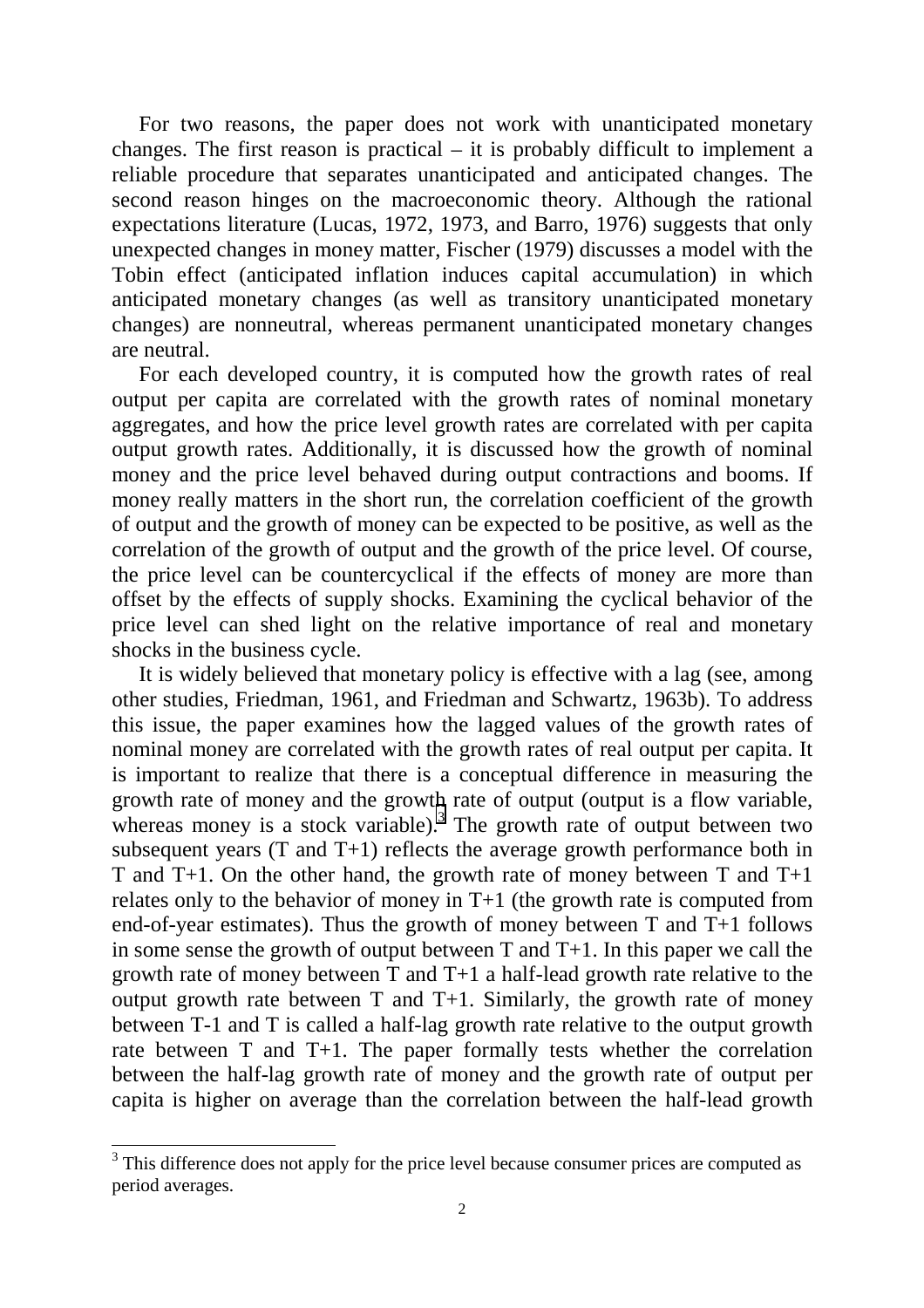rate of money and the growth rate of output per capita. This tendency may be a relevant indication that money changes precede output changes, an important fact which may otherwise be difficult to document.

 In addition, the paper studies how one-and-half-lead money changes (changes between T+1 and T+2) are correlated with per capita output changes (between T and T+1). If these correlations are positive, it could be because money endogenously responds to the previous real economic activity. [The issue of the endogeneity of money is extremely complicated and cannot be fully explained in the present paper. At a minimum, one should be aware that a positive correlation of money (or even lagged values of money) and output does not imply that monetary changes cause output changes. This consideration is important but examining the correlation of money and output is still relevant because it sheds some light on an important issue - the association of money and the real economy. For the issue of the endogeneity of money and related topics, see, for example, Tobin (1970), Black (1972), and King and Plosser (1984).]

 The paper also examines how one-and-half-lag money changes (changes between T-2 and T-1) are correlated with per capita output changes (between T and  $T+1$ ). These correlations are found marginally significantly negative, which supports the idea that money is neutral in the long run.<sup>4</sup>

 Additionally, it is examined whether broader monetary aggregates are on average more significantly associated with the real economy than narrower monetary aggregates. An expected outcome is that the correlation of output and money plus quasi money is higher than the correlation of output and money, which is in turn higher than the correlation of high-powered money and output. This expectation is partially confirmed.

 As suggested by the rational expectations literature (Lucas, 1972, 1973, and Barro, 1976), the effectiveness of monetary policy should depend negatively on the variability of the monetary policy. This important implication of the literature stems from the basic assumption of the underlying models – inability of individuals to distinguish between real and nominal shocks. If a shock occurs in a country with a stable monetary tradition, individuals rationally derive that it is likely that the shock is real; if the shock is positive, they supply more goods and the output increases. On the other hand, if a shock occurs in a country with a traditionally volatile monetary policy, individuals infer that the shock is probably nominal and they practically do not react. Empirical studies of this effect include Lucas (1973), Attfield and Duck (1983), and Kormendi and Meguire (1984). To address this issue, I present correlation coefficients between money and per capita output growth rates for high-inflation countries in South America. A somewhat surprising observation is that the given correlations are always negative. This finding goes beyond the standard

 $\overline{a}$ 

 $4$  On the contrary, elsewhere (Duczynski, 2001) I find some evidence that money may be long-run nonneutral.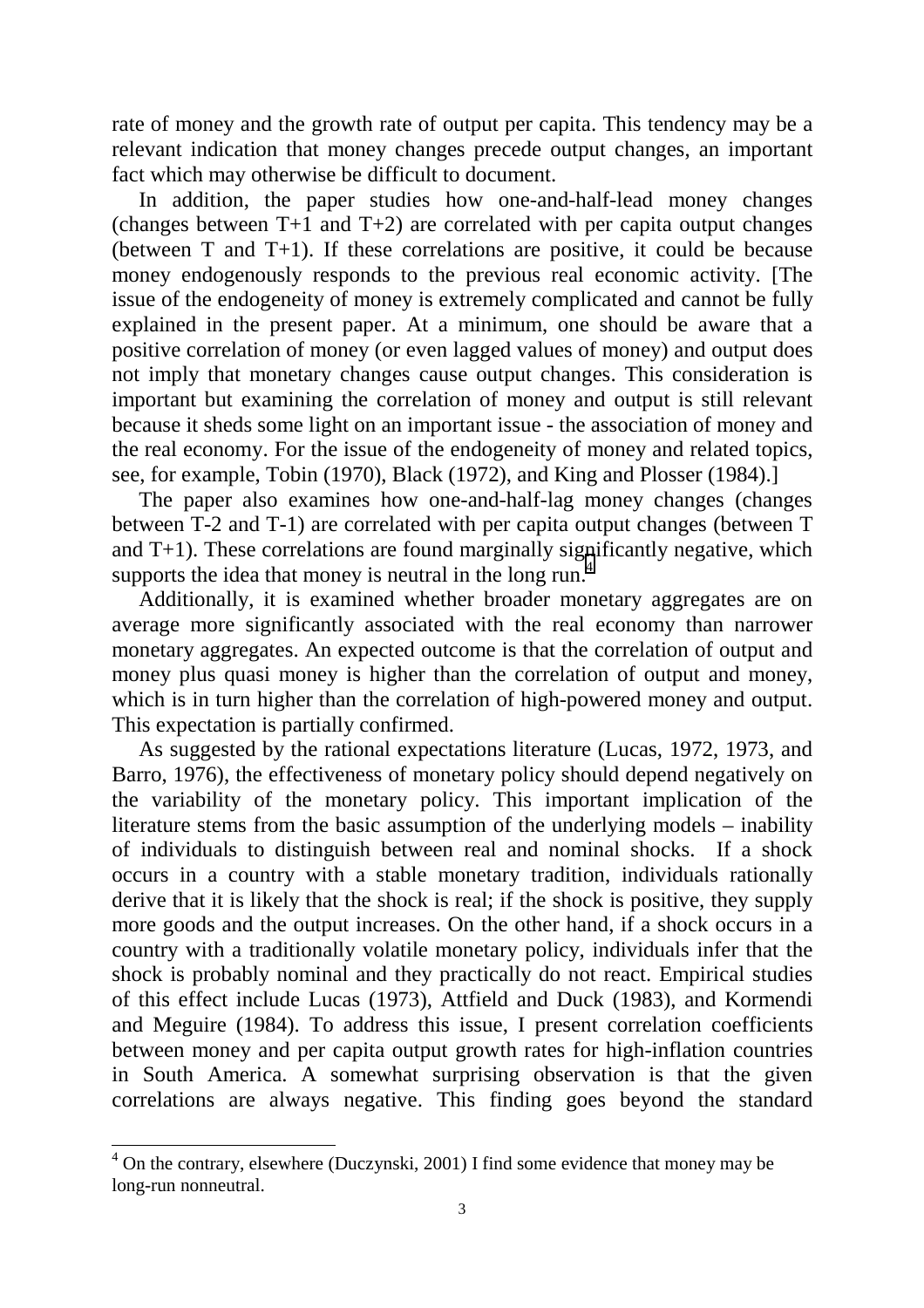neutrality implication of the rational expectations literature. It may be that dramatic monetary expansions are harmful for growth, although reverse causality cannot be a priori excluded.

To summarize, the paper addresses the following fundamental questions:

- 1. Is there a significant association between nominal money and real output in the short run?
- 2. Is there a tendency of money changes to precede output changes?
- 3. Is the association of broad monetary aggregates with output more important than the association of narrow monetary aggregates with output?
- 4. Is the price level procyclical or countercyclical?
- 5. Is there a tendency for the long-run neutrality of money?
- 6. What is the correlation between the per capita output growth rate and the one-and-half-lead growth rate of money? This correlation can provide at least some information concerning the endogeneity of money.
- 7. How is the output growth rate correlated with the money growth rate in highinflation countries?

 As stated above, the present paper's goal is oriented towards a statistical description. The paper tries to address a number of important questions, although it cannot provide absolutely convincing evidence that changes in money cause changes in real output.

## **II. Evidence from individual countries**

 This section presents results for individual countries. The analysis is based on comparing individual growth rates rather than detrended variables. The advantage of this approach is that the results do not depend on the method of detrending.

## *Australia*

 In 1951-1990, the arithmetic average of annual growth rates of real output per capita was 2.0% (standard deviation 3.5%). The arithmetic average of annual growth rates of the consumer price index (CPI) was 6.8% (standard deviation 4.9%). The correlation coefficient (henceforth denoted by r) between the given growth rates was r=–0.54 (computed from annual observations).

In recessions,<sup>5</sup> the CPI growth rates were 19.8% in 1951, 17.2% in 1952, 6.3% in 1956, 2.5% in 1957, 2.5% in 1961, 4.0% in 1965, 15.1% in 1974,

<sup>&</sup>lt;sup>5</sup> In this paper, recessions are defined as declines in real output per capita in a given year relative to the previous year.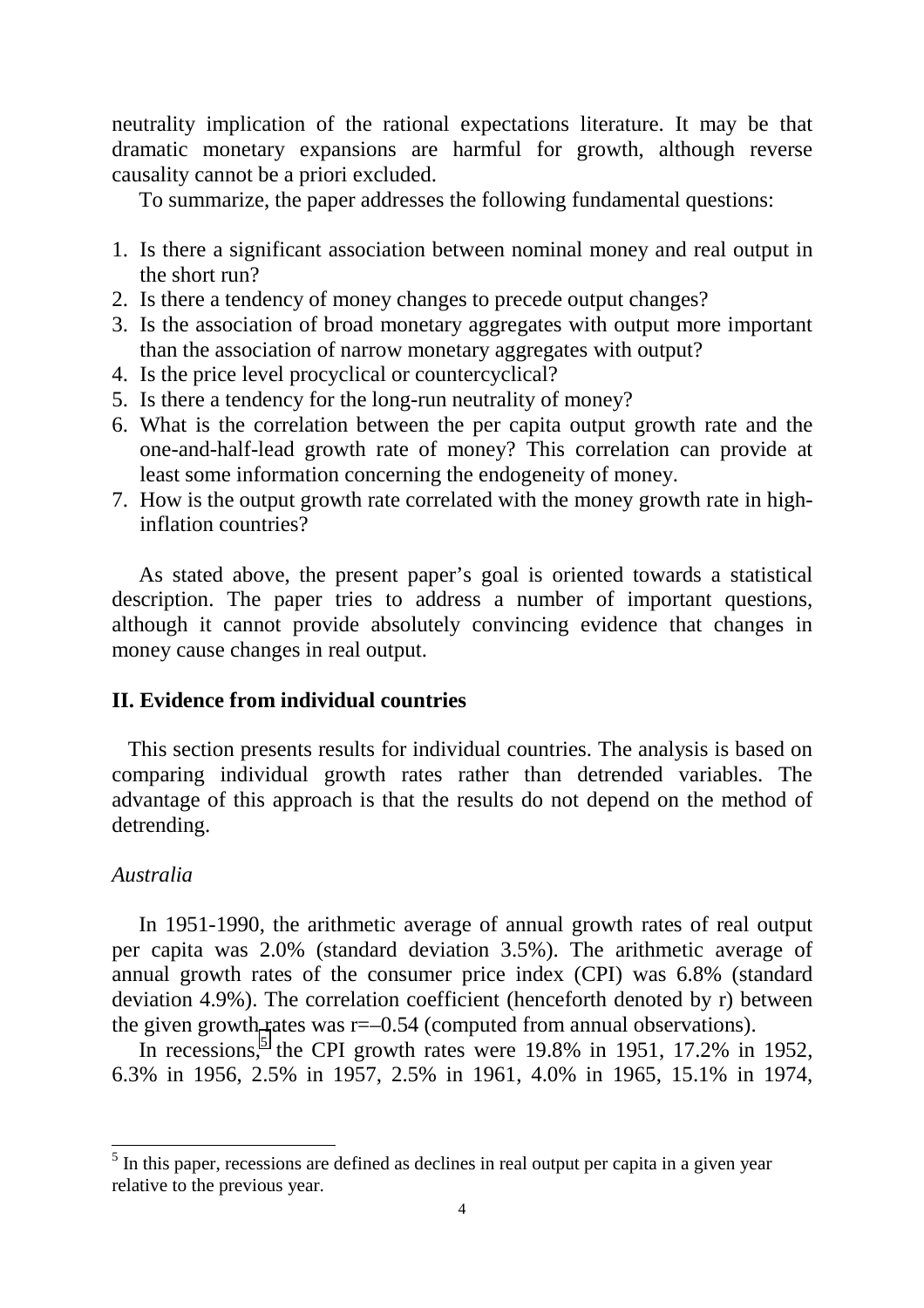12.3% in 1977, 11.1% in 1982, and 7.3% in 1990. The average CPI growth rate in a recession was 9.8%, which is 3.0% above the long-run average.

 In booms (per capita output growth rates above 4%), the CPI growth rates were 4.3% in 1953, 0.7% in 1954, 1.3% in 1958, 1.8% in 1959, -0.3% in 1962, 0.5% in 1963, 2.4% in 1964, 2.7% in 1968, 7.9% in 1978, 10.1% in 1983, and 7.2% in 1988. The average CPI growth rate in a boom was 3.5%, which is 3.3% below the long-run average. Thus the price level is countercyclical.

 The average growth rate of money in 1951-1990 was 7.9% (standard deviation 7.7%). The correlation coefficient of the one-and-half-lag growth rate of money and the per capita output growth rate is  $r[m(-2), g] = 0.38$ .<sup>6</sup> The correlation coefficient of the half-lag money growth rate and the per capita output growth rate is  $r[m(-1),g]=0.18$ . The correlation coefficient of the halflead money growth rate and the per capita output growth rate is  $r[m,g]=0.32$ . The correlation coefficient of the one-and-half-lead money growth rate and the per capita money growth rate is  $r[m(+1),g]=-0.19$ .

 Half-lag and half-lead changes in money were below average in most recessions. The average half-lag change in recessions was 0.3% above the longrun average, while the average half-lead change was 5.3% below average. Halflag and half-lead changes in money were below average in most booms. The average half-lag change in booms was 3.2% below the long-run average, whereas the average half-lead change was 0.9% above average. Thus, half-lag changes in money are weakly countercyclical, while half-lead changes are procyclical.

 For changes in high-powered money, the correlation coefficients with per capita output changes are  $r[m(-1),g]=-0.19$  and  $r[m,g]=0.50$ . For money plus quasi money, the correlation coefficients are  $r[m(-1),g]=0.09$  and  $r[g,m]=0.15$ .

## *Austria*

 $\overline{a}$ 

 In 1951-1990, the average growth rate of output per capita was 3.8% (standard deviation 2.8%), and the average CPI growth rate was 4.7% (standard deviation 4.6%).  $r=-0.09$ .

 In recessions, the growth rates of consumer prices were 13.6% in 1952, 8.5% in 1975, 3.6% in 1978, and 6.8% in 1981. The average CPI growth rate in a recession was 8.1%, which is 3.4% above the long-run average.

 In booms (per capita output growth rates above 5%), the growth rates of consumer prices were 27.5% in 1951, 4.0% in 1954, 0.0% in 1955, 2.8% in 1957, 2.0% in 1960, 3.9% in 1964, and 6.5% in 1972. The average growth rate in a boom was 6.7%, which is 2% above the long-run average. The price level is countercyclical except for the strongly procyclical behavior in 1951.

 $6$  The notation m(-2) reflects the fact that the change in money occurs between T-2 and T-1 if the change in output occurs between T and T+1. Since money is a stock variable and output is a flow variable, the actual lag of money relative to output is less than 2 years in this case.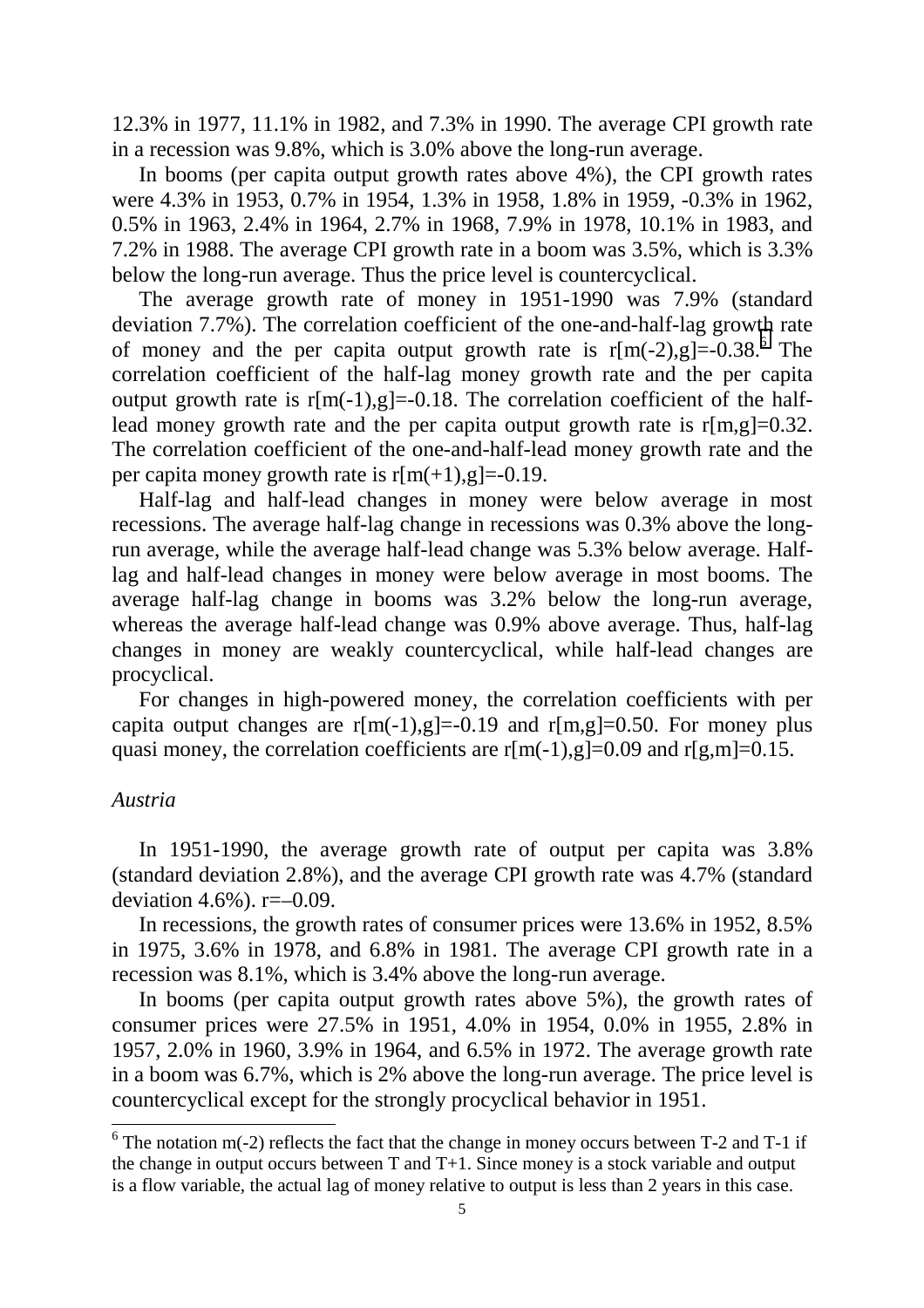The average growth rate of money in 1951-1990 was 8.0% (standard deviation 6.2%). The correlation coefficients with the output growth are  $r[m]$ -2),g $]=0.08$ , r[m(-1),g $]=0.17$ , r[m,g $]=0.14$ , and r[m(+1),g $]=0.09$ .

 Half-lag and half-lead changes in money were above the long-run average as frequently as below the long-run average in recessions. The average half-lag changes in recessions were 4.3% above the long-run average. The average halflead changes were 1.4% below the long-run average. The half-lag changes in money were above average in most booms, whereas the half-lead changes in money were below average in most booms. The average half-lag change in money in booms was 3.4% above the long-run average. The average half-lead change in money was 5% above average. Except for the behavior of the half-lag changes in money in recessions, monetary changes appear to be procyclical.

 For changes in high-powered money (in 1951-1990), the correlation coefficients with the per capita output growth are  $r[m(-1),g]=0.16$  and  $r[m,g]=$ 0.02. For money plus quasi money (in 1954-1990), the correlation coefficients are  $r[m(-1), g]=0.60$  and  $r[m,g]=0.22$ .

#### *Belgium*

 In 1951-1990, the average per capita output growth rate was 2.8% (standard deviation 2.2%). The average CPI growth rate was 4.2% (deviation 3.3%).  $r=-$ 0.23.

 In recessions, the CPI growth rates were 1.3% in 1958, 12.7% in 1975, 7.6% in 1981, and 7.7% in 1983. The average growth rate in a recession was 7.3%, which is 3.1% above the long-run average.

 In booms (per capita output growth rates above 5%), the CPI growth rates were 0.3% in 1960, 4.2% in 1964, 3.8% in 1969, 4.0% in 1970, 6.9% in 1973, 9.1% in 1976, and 1.2% in 1988. The average CPI growth rate in a boom was 4.2%, which is equal to the long-run average. Due to the behavior in recessions there is a moderately countercyclical pattern of the price level.

 In 1951-1990, the average growth rate of money was 5.3% (standard deviation 4.0%). The correlation coefficients with the per capita output growth are  $r[m(-2), g]=0.12$ ,

 $r[m(-1),g]=0.28, r[m,g]=0.13,$  and  $r[m(+1),g]=0.26$ .

 Half-lag changes in money were below the long-run average in most recessions, while half-lead changes were above average in most recessions. The average half-lag change in a recession was 2.7% below the long-run average. The average half-lead change was 2.8% above average. In most booms, both half-lag and half-lead changes in money were above the long-run average. The average half-lag change in booms was 1.8% above the long-run average, while the average half-lead change was 1.1% below average. Thus the half-lag changes in money are procyclical, while the half-lead changes are countercyclical.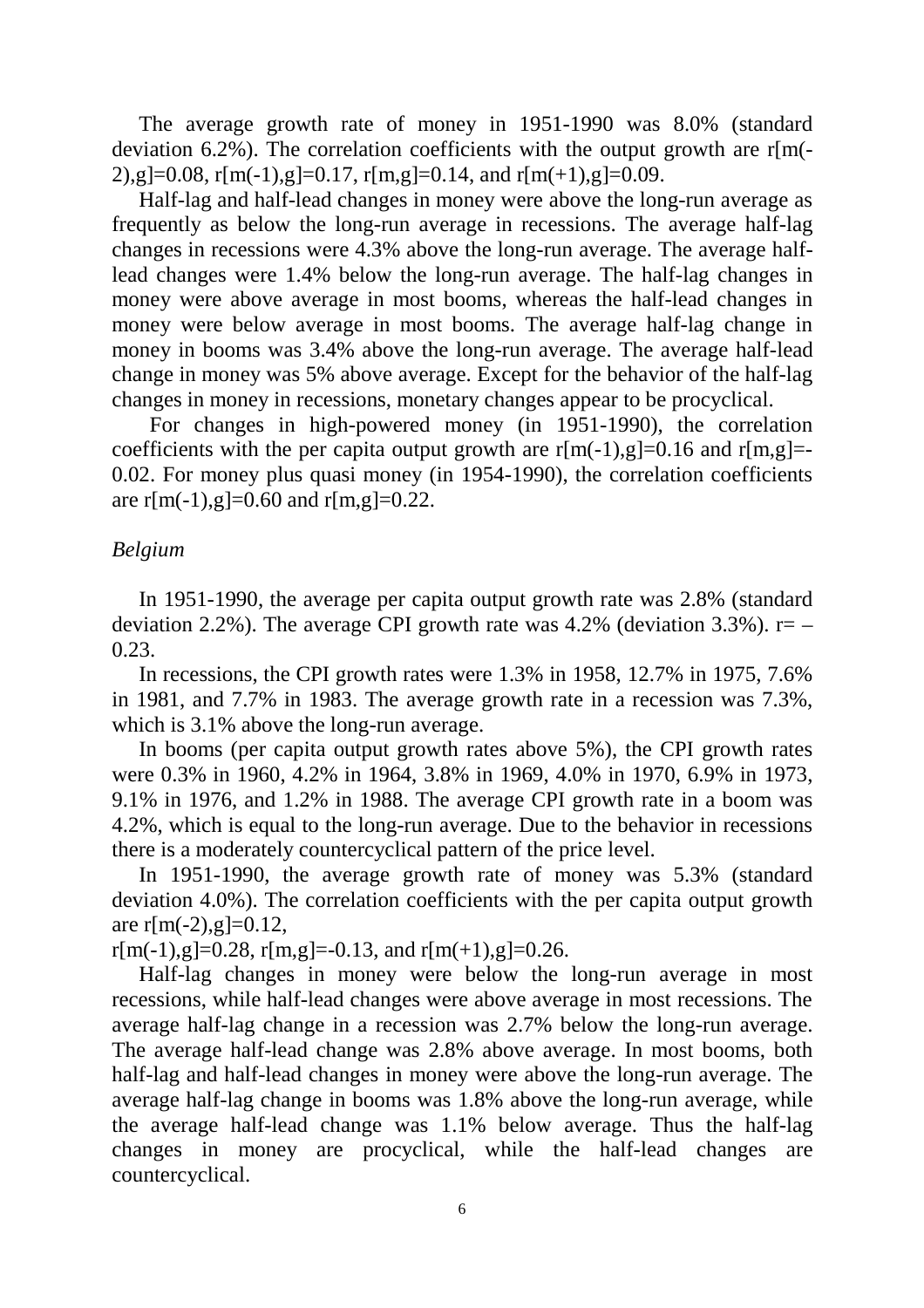For changes in high-powered money, the correlation coefficients with per capita output changes are  $r[m(-1),g]=0.12$  and  $r[m,g]=0.12$ . For money plus quasi money, the correlation coefficients are  $r[m(-1),g]=0.39$  and  $r[m,g]=0.05$ .

#### *Canada*

 In 1951-1990, the average per capita output growth rate was 2.5% (standard deviation 2.9%). The average CPI growth rate was 4.8% (standard deviation 3.5%). r=-0.09.

 In recessions, the CPI growth rates were 0.6% in 1954, 3.2% in 1957, 2.6% in 1958, 1.3% in 1960, 10.8% in 1982, and 4.7% in 1990. The average CPI growth rate in a recession was 3.9%, which is 0.9% below the long-run average.

 In booms (per capita output growth rates above 5%), the CPI growth rates were 0.2% in 1955, 1.4% in 1956, 2.5% in 1965, 7.5% in 1973, 7.3% in 1976, and 4.3% in 1984. The average CPI growth rate in a boom was 3.9%, which is 0.9% below the long-run average. Thus the price level appears to be acyclical.

 The average money growth rate in 1951-1990 was 7.5% (standard deviation 7.1%). The correlation coefficients with the per capita output growth are r[m(-  $2)$ ,g $=0.05$ ,

 $r[m(-1), g]=0.40$ ,  $r[m,g]=0.04$ , and  $r[m(+1), g]=0.12$ .

 Half-lag growth rates of money were below the long-run average in all recessions. Half-lead rates were below average in most recessions. The average half-lag growth rate of money in a recession was 5.6% below the long-run average. The average half-lead growth rate of money was 1.2% below average. In most booms, both the half-lag and the half-lead growth rates of money were above the long-run average. The average half-lag growth rate in a boom was 1.6% above the long-run average. The average half-lead growth rate was 2.1% above average. Thus the half-lag money changes are procyclical, and the halflead money changes are weakly procyclical.

 For changes in high-powered money, the correlation coefficients with per capita output changes are  $r[m(-1),g]=0.32$  and  $r[m,g]=0.34$ . For money plus quasi money, the coefficients are  $r[m(-1),g]=-0.02$  and  $r[m,g]=0.19$ .

### *Cyprus*

 In 1951-1990, the average per capita output growth rate was 4.6% (standard deviation 7.8%). The average CPI growth rate was 4.9% (standard deviation  $3.9\%$ ). r= $-0.20$ .

 In recessions, the CPI growth rates were 4.7% in 1954, 4.4% in 1958, 0.8% in 1960, -0.3% in 1964, 6.4% in 1974, 14.2% in 1975, and 10.6% in 1981. The average CPI growth rate in a recession was 5.8%, which is 0.9% above the long-run average.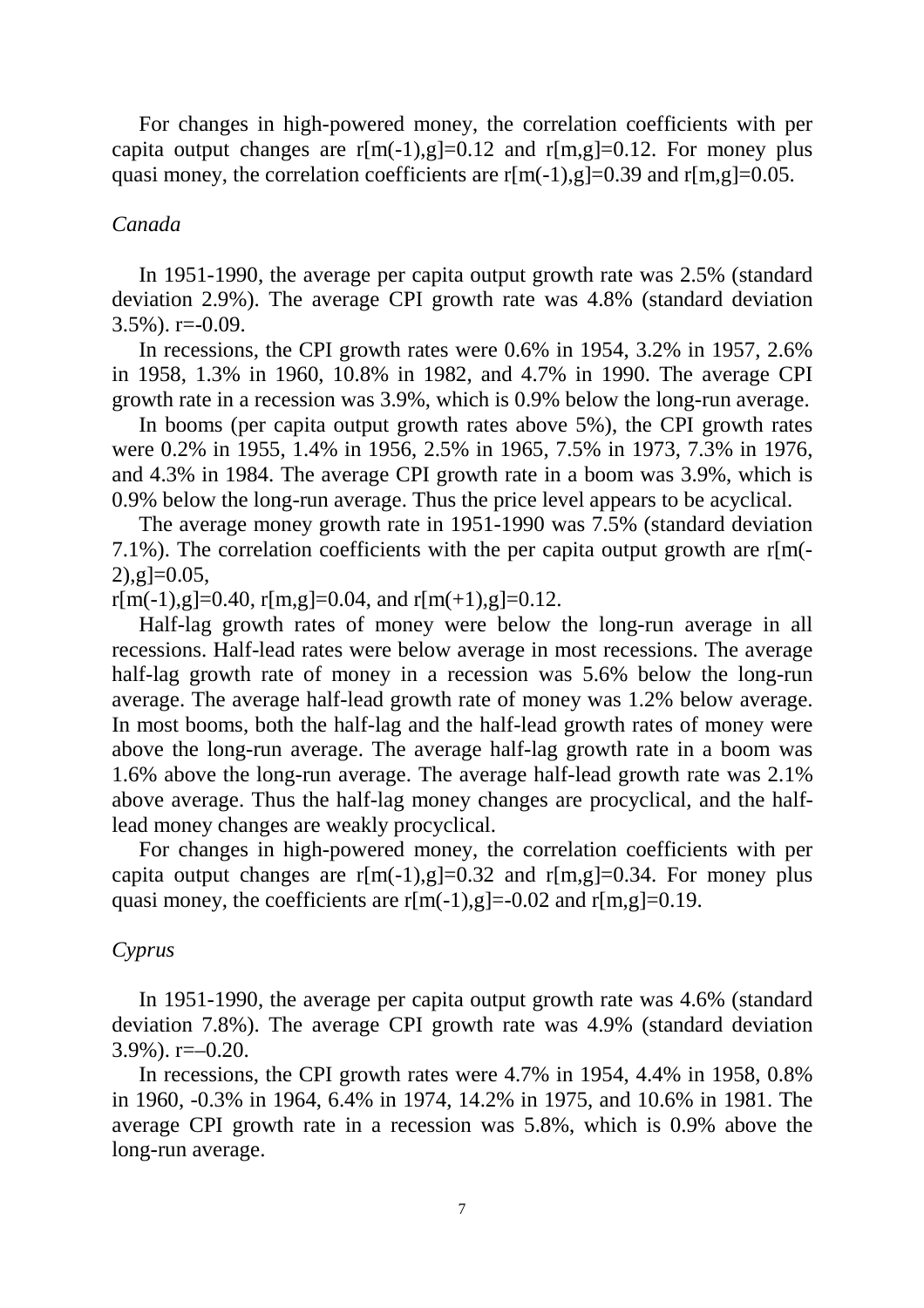In booms (per capita output growth rates above 8%), the CPI growth rates were 4.4% in 1952, 4.2% in 1953, 8.0% in 1956, 0.1% in 1962, 0.2% in 1965, 0.7% in 1967, 2.5% in 1969, 4.1% in 1971, 3.8% in 1976, 7.4% in 1977, and 9.6% in 1979. The average CPI growth rate in a boom was 4.1%, which is 0.8% below the long-run average. Thus the price level is weakly countercyclical.

 In 1959-1990, the average money growth rate was 10.8% (standard deviation 8.9%). The correlation coefficients with the per capita output growth are  $r[m(-)]$  $2)$ ,g]=-0.30,

 $r[m(-1),g]=0.12$ ,  $r[m,g]=0.37$ , and  $r[m(+1),g]=0.04$ .

 In most recessions, both half-lag and half-lead money growth rates were below the long-run average. The average half-lag growth rate in a recession was 4.4% below the long-run average. The average half-lead growth rate was 5.2% below average. In most booms, the half-lag and half-lead money growth rates were above the long-run average. The average half-lag money growth rate in a boom was 0.9% above the long-run average. The average half-lead growth rate of money was 4.6% above the long-run average. Thus the monetary growth rates are procyclical.

 For changes in high-powered money (in 1959-1990), the correlation coefficients with per capita output changes are  $r[m(-1),g]=0.13$  and  $r[m,g]=0.07$ . For money plus quasi money (in 1959-1990), the coefficients are r[m(-1),g $]=0.39$  and r[m,g $]=0.42$ .

## *Denmark*

 In 1951-1990, the average per capita output growth was 2.5% (standard deviation 3.1%). The average CPI growth was 6.3% (standard deviation 3.5%).  $r = -0.50$ .

 In recessions, the CPI growth rates were 10.5% in 1951, 5.5% in 1955, 6.1% in 1963, 15.1% in 1974, 9.6% in 1975, 12.4% in 1980, 11.7% in 1981, and 4.0% in 1987. The average CPI growth rate in a recession was 9.4%, which is 3.1% above the long-run average.

 In booms (per capita output growth rates above 5%), the CPI growth rates were 0.9% in 1953, 1.7% in 1959, 1.3% in 1960, 3.5% in 1961, 7.4% in 1962, 3.1% in 1964, 3.5% in 1969, and 9.0% in 1976. The average CPI growth rate in a boom was 3.8%, which is 2.5% below the long-run average. Thus the price level is countercyclical.

 In 1951-1990, the average growth rate of money was 9.7% (standard deviation 6.6%). The correlation coefficients with the per capita output growth are  $r[m(-2), g]=-0.31$ ,

 $r[m(-1), g]=0.37$ ,  $r[m,g]=0.06$ , and  $r[m(+1), g]=-0.09$ .

 Half-lag growth rates of money were below the long-run average in most recessions. Half-lead growth rates were below average as frequently as above average. The average half-lag growth rate of money in a recession was 3.8%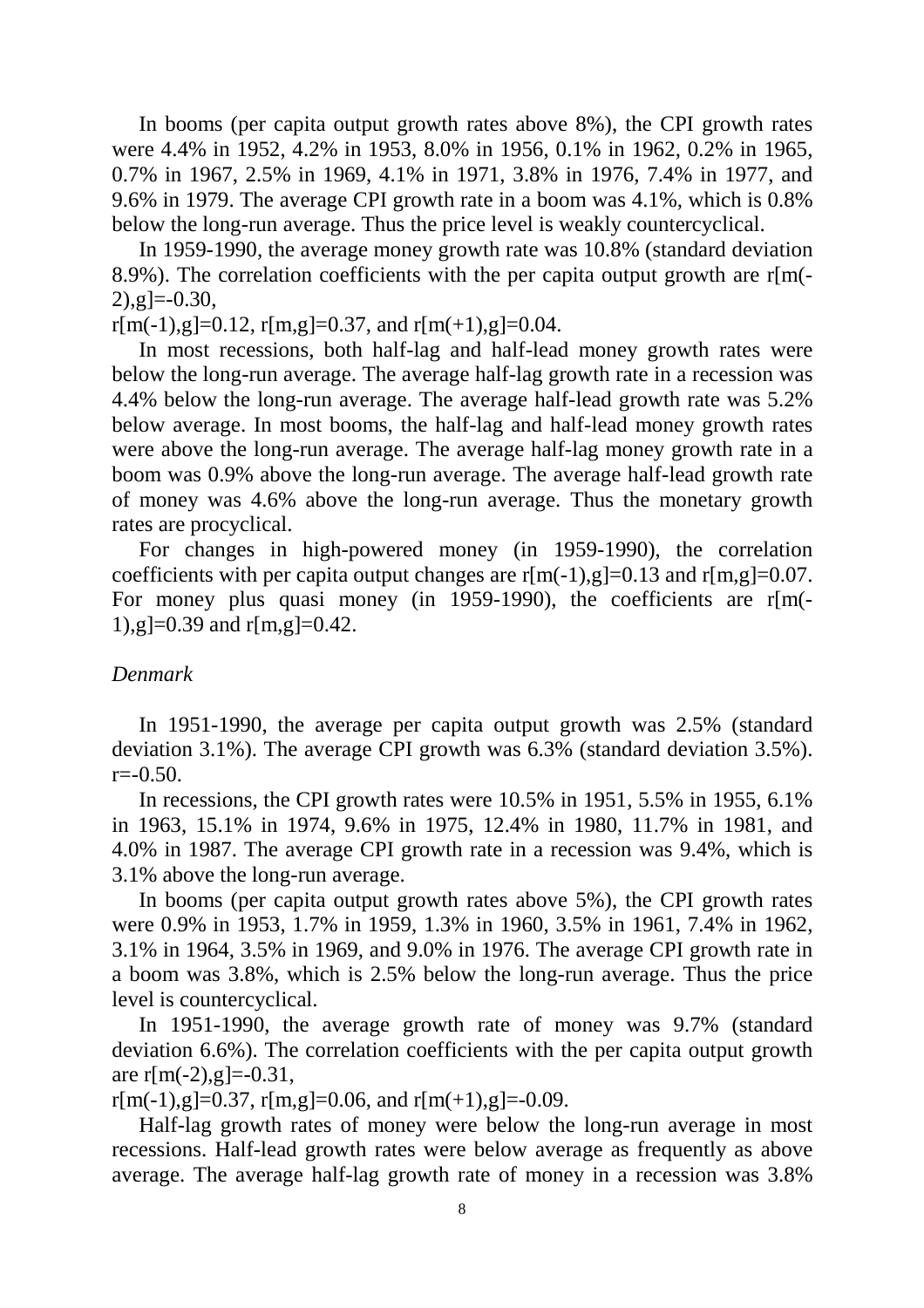below the long-run average. The average half-lead growth rate was 0.2% below average. In most booms, half-lag growth rates of money were above the longrun average, whereas half-lead growth rates of money were below average as frequently as above average. The average half-lag growth rate of money in a boom was 2.6% above the long-run average. The average half-lead growth rate was 1.0% below average. Thus, the half-lag growth rates of money are procyclical, whereas the half-lead growth rates are acyclical.

 For changes in high-powered money, the correlation coefficients with per capita output changes are  $r[m(-1),g]=0.22$  and  $r[m,g]=0.01$ . For money plus quasi money, the coefficients are  $r[m(-1),g]=0.35$  and  $r[m,g]=0.14$ .

#### *Finland*

 In 1951-1990, the average per capita output growth rate was 3.6% (standard deviation 3.6%). The average CPI growth rate was 7.0% (standard deviation 4.7%). r=-0.28.

 In recessions, the CPI growth rates were 2.0% in 1953, 11.3% in 1957, 6.6% in 1958, 17.7% in 1975, 14.4% in 1976, 12.6% in 1977, and 6.2% in 1990. The average CPI growth rate in a recession was 10.1%, which is 3.1% above the long-run average.

 In booms (per capita output growth rates above 6%), the CPI growth rates were 16.3% in 1951, 0.0% in 1954, -2.9% in 1955, 1.5% in 1959, 3.2% in 1960, 1.8% in 1961, 4.8% in 1965, 2.3% in 1969, 2.9% in 1970, 7.3% in 1972, 11.2% in 1973, 7.6% in 1979, and 6.6% in 1989. The average CPI growth in a boom was 4.8%, which is 2.2% below the long-run average. Thus the price level is countercyclical.

 The average growth rate of money in 1951-1990 was 11.0% (standard deviation 10.3%). The correlation coefficients with the per capita output growth are  $r[m(-2), g]=-0.42$ ,

 $r[m(-1),g]=0.19, r[m,g]=0.22,$  and  $r[m(+1),g]=0.07$ .

 Half-lag and half-lead growth rates of money were below the long-run average in most recessions. The average half-lag growth rate of money in a recession was 1.9% below the long-run average. The average half-lead growth rate was 2.4% below average. In most booms, the half-lag growth rate of money was above average, whereas the half-lead growth rate of money was below average. The average half-lag growth rate in a boom was 0.7% above the longrun average. The average half-lead growth rate of money was 3.9% above average (this is because of the extremely high money growth in 1951). Thus monetary growth rates are procyclical.

 For changes in high-powered money, the correlation coefficients with per capita output changes are  $r[m(-1),g]=-0.04$  and  $r[m,g]=0.27$ . For money plus quasi money, the correlation coefficients are  $r[m(-1),g]=0.20$  and  $r[m,g]=0.44$ .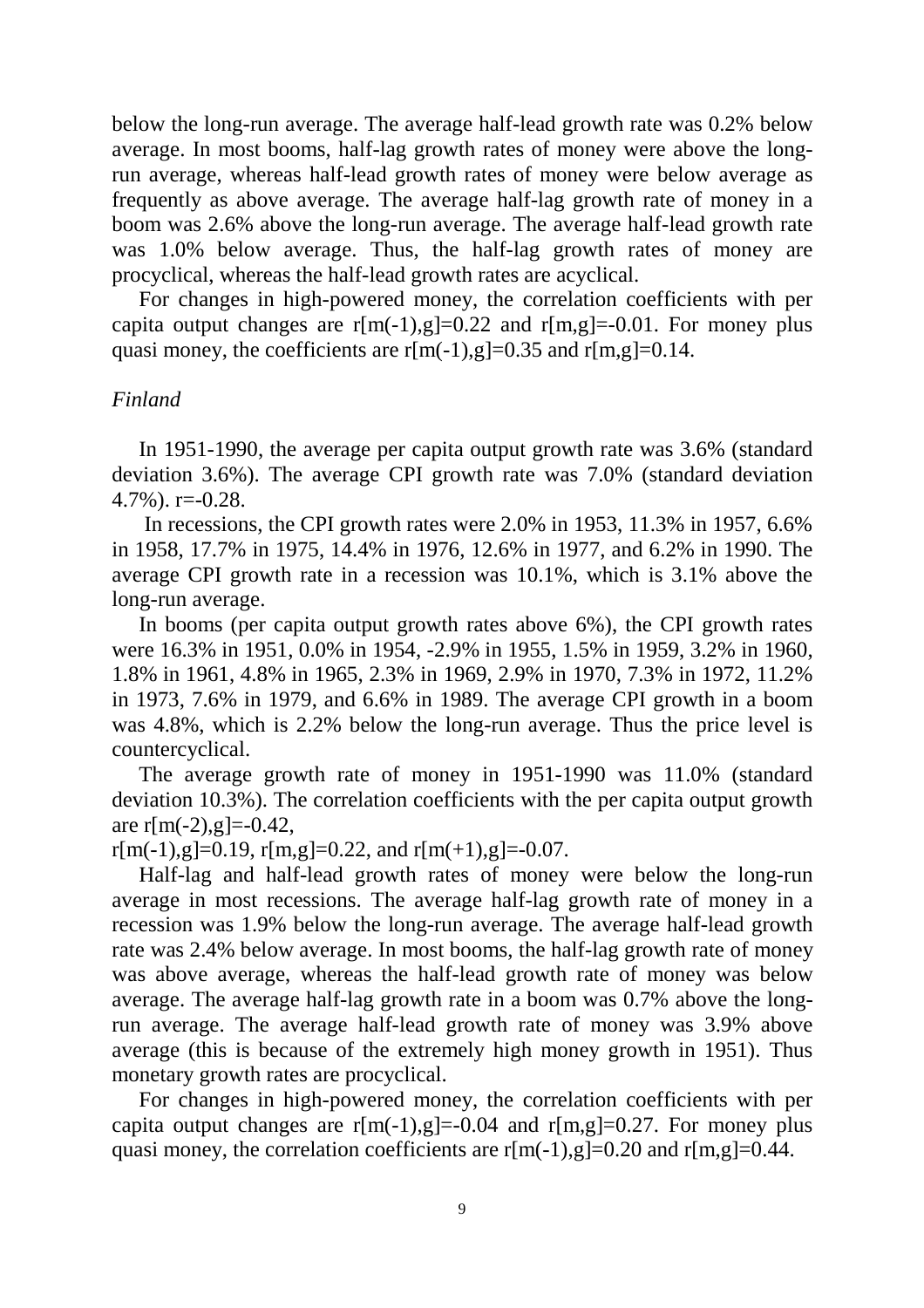#### *France*

 In 1951-1990, the average per capita output growth rate was 3.2% (standard deviation 1.9%). The average CPI growth rate was 6.5% (standard deviation  $4.6\%$ ). r= $-0.37$ 

 In recessions, the CPI growth rates were 11.5% in 1975, 13.3% in 1981, and 9.4% in 1983. The average CPI growth rate in a recession was 11.4%, which is 4.9% above the long-run average.

 In booms (per capita output growth rates above 5%), the CPI growth rates were 17.7% in 1951, 4.3% in 1956, 4.1% in 1960, 5.3% in 1962, 3.2% in 1964, and 5.7% in 1969. The growth of CPI was below average in most booms, although the average CPI growth rate in a boom was 6.7%, which is 0.2% above the long-run average. The price level seems to be countercyclical due to the strongly above-average behavior in recessions.

 The average growth rate of money in 1951-1990 was 10.6% (standard deviation 5.3%). The correlation coefficients with the per capita output growth are  $r[m(-2), g]=-0.13$ ,

 $r[m(-1), g]=0.00$ ,  $r[m,g]=0.05$ , and  $r[m(+1), g]=0.09$ .

 In most recessions, the half-lag money growth rate was below the long-run average, while the half-lead money growth rate was above average. The average half-lag money growth rate in a recession was 0.2% below the long-run average. The average half-lead money growth rate was 1.8% above average. In most booms, the half-lag money growth rate was above the long-run average, whereas the half-lead money growth rate was above average as frequently as below average. The average half-lag growth rate in booms was 2.3% above the long-run average, and the average half-lead growth rate was 0.7% above average. The half-lag growth rates of money are acyclical (as measured by the correlation coefficient with output) or weakly procyclical (as measured by the behavior in recessions and booms), and the half-lead growth rates of money are acyclical.

 For changes in high-powered money, the correlation coefficients with per capita output changes are  $r[m(-1),g]=-0.10$  and  $r[m,g]=0.25$ . For money plus quasi money, the coefficients are  $r[m(-1),g]=0.02$  and  $r[m,g]=0.02$ .

## *Germany (West)*

 In 1951-1990, the average per capita output growth rate was 3.7% (standard deviation 3.0%). The average CPI growth rate was 3.1% (standard deviation  $2.1\%$ ). r= $-0.37$ .

In recessions, the CPI growth rates were 1.6% in 1967, 6.9% in 1974, 6.1% in 1975, 6.4% in 1981, and 5.2% in 1982. The average CPI growth rate in a recession was 5.2%, which is 2.1% above the long-run average.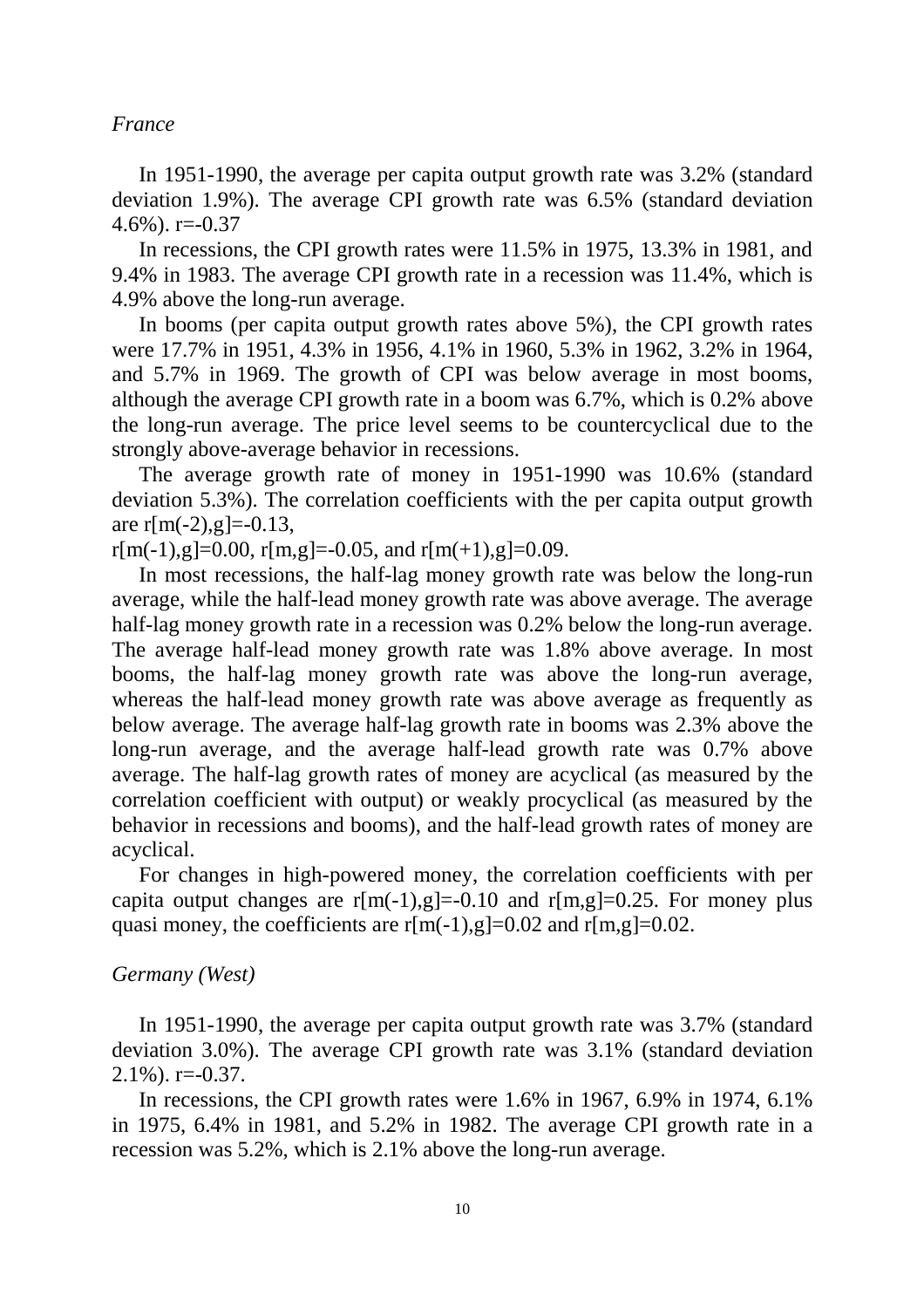In booms (per capita output growth rates above 6%), the CPI growth rates were 7.7% in 1951, 2.1% in 1952, -1.9% in 1953, 0.2% in 1954, 1.7% in 1955, 1.0% in 1959, 1.5% in 1960, 2.4% in 1964, 1.9% in 1969, and 4.3% in 1976. The average CPI growth rate in a boom was 2.1%, which is 1.0% below the long-run average. Thus the price level is countercyclical.

 The average growth rate of money in 1951-1989 was 8.8% (standard deviation 4.1%). The correlation coefficients with the per capita output growth are  $r[m(-2), g]=0.29$ ,

 $r[m(-1),g]=0.67$ ,  $r[m,g]=0.15$ , and  $r[m(+1),g]=0.12$ .

 In most recessions, the half-lag money growth rate was below the long-run average, while the half-lead money growth rate was above average. The average half-lag money growth rate in a recession was 5.5% below the long-run average. The average half-lead money growth rate was 0.7% below average. In most booms, both the half-lag and the half-lead money growth rates were above the long-run average. The average half-lag money growth rate in a boom was 4.0% above average. The average half-lead growth rate was 0.8% above average. Thus the half-lag growth of money is strongly procyclical, and the half-lead growth is weakly procyclical.

 For changes in high-powered money (in 1952-1989), the correlation coefficients with per capita output changes are  $r[m(-1),g]=0.29$  and  $r[m,g]=0.47$ . For money plus quasi money (in 1952-1989), the correlation coefficients are  $r[m(-1), g]=0.67$  and  $r[m,g]=0.46$ .

## *Greece*

 In 1951-1990, the average per capita output growth rate was 4.1% (standard deviation 3.7%). The average CPI growth rate was 10.4% (standard deviation  $8.4\%$ ). r= $-0.64$ .

 In recessions, the CPI growth rates were 5.1% in 1952, 28.1% in 1974, 20.5% in 1983, and 16.3% in 1987. The average CPI growth rate in a recession was 17.5%, which is 7.1% above the long-run average.

 In booms (per capita output growth rates above 7%), the CPI growth rates were 9.0% in 1953, 3.7% in 1956, 1.9% in 1961, 2.9% in 1963, 0.9% in 1964, 3.1% in 1965, 0.0% in 1968, 2.3% in 1969, 2.2% in 1970, and 4.2% in 1972. The average CPI growth rate in a boom was 3.0%, which is 7.4% below the long-run average. Thus the price level is relatively strongly countercyclical.

 The average money growth rate in 1951-1990 was 18.0% (standard deviation 7.2%). The correlation coefficients with the per capita output growth are r[m(-  $[2), [g]=0.11,$ 

 $r[m(-1), g]=-0.32$ ,  $r[m,g]=-0.03$ , and  $r[m(+1), g]=-0.32$ .

 In most recessions, the half-lag growth rate of money was above the long-run average. The half-lead growth rate of money was above average as frequently as below average. The average half-lag growth rate of money in a recession was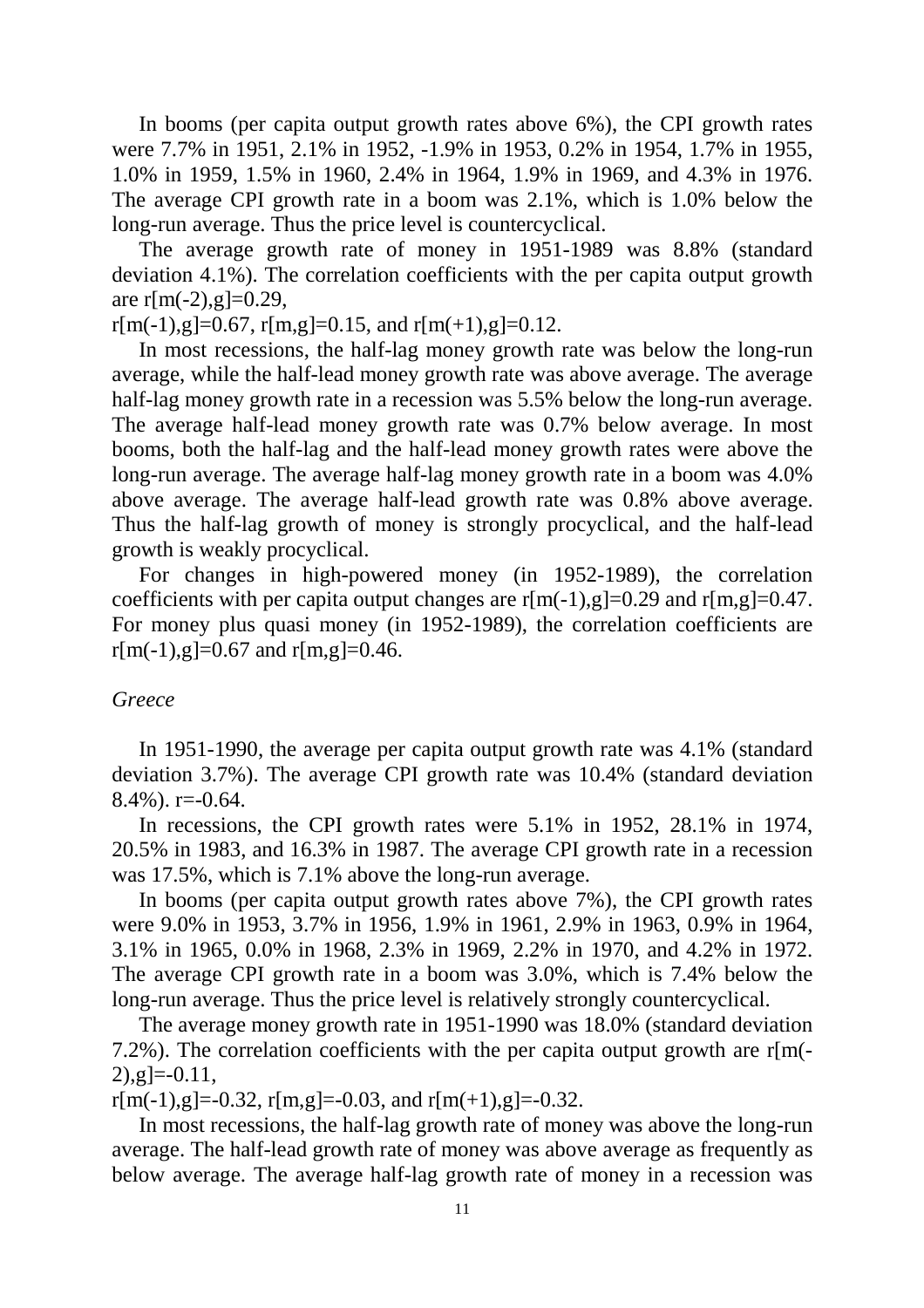4.3% above the long-run average. The average half-lead growth rate was 2.5% below average. In most booms, the half-lag and half-lead growth rates of money were below the long-run average. The average half-lag growth rate of money was 3.3% below average, and the average half-lead growth rate was 1.5% below the average. Thus, the half-lag growth rate of money is countercyclical, and the half-lead growth rate is acyclical.

 For changes in high-powered money (in 1954-1990), the correlations with per capita output changes are  $r[m(-1),g]=-0.29$  and  $r[m,g]=-0.47$ . For money plus quasi money (in 1954-1990), the coefficients are  $r[m(-1),g]=-0.22$  and  $r[m,g]=0.17$ .

### *Iceland*

 In 1951-1990, the average per capita output growth rate was 3.3% (standard deviation 4.8%). The average CPI growth rate was 21.8% (standard deviation 18.9%). r=-0.16

 In recessions, the CPI growth rates were 15.6% in 1951, 12.8% in 1952, 10.3% in 1956, 3.9% in 1957, 4.3% in 1960, 4.6% in 1961, 3.3% in 1967, 12.6% in 1968, 84.2% in 1983, 25.8% in 1988, 20.8% in 1989, and 15.5% in 1990. The average CPI growth rate in a recession was 17.8%, which is 4.0% below the long-run average.

 In booms (per capita output growth rates above 7%), the CPI growth rates were –1.3% in 1953, 1.3% in 1954, 3.8% in 1955, 6.4% in 1958, 12.8% in 1963, 10.7% in 1966, 13.1% in 1970, 6.7% in 1971, 30.6% in 1977, and 17.7% in 1987. The average CPI growth rate in a boom was 10.2%, which is 11.6% below the long-run average. Thus the CPI growth rate tends to be low in recessions and very low (as compared to the long-run average) in booms.

 The average growth rate of money in 1952-1990 was 26.4% (standard deviation 18.2%). The correlation coefficients with the per capita output growth are  $r[m(-2), g]=-0.09$ ,

 $r[m(-1), g]=0.06$ ,  $r[m,g]=0.07$ , and  $r[m(+1), g]=-0.10$ .

 In most recessions, the half-lag and half-lead growth rates of money were below the long-run average. The average half-lag growth rate in a recession was 9.7% below average. The average half-lead growth rate was 7.4% below average. In most booms, the half-lag and half-lead growth rates of money were also below average. The average half-lag money growth in a boom was 6.2% below average. The average half-lead money growth was 5.5% below the longrun average. Thus the growth rates of money are acyclical.

 For changes in high-powered money (in 1951-1990), the correlation coefficients with per capita output changes are  $r[m(-1),g]=0.21$  and  $r[m,g]=0.08$ . For money plus quasi money (in 1952-1990), the coefficients are r[m(-1),g $]=0.02$  and r[m,g $]=0.03$ .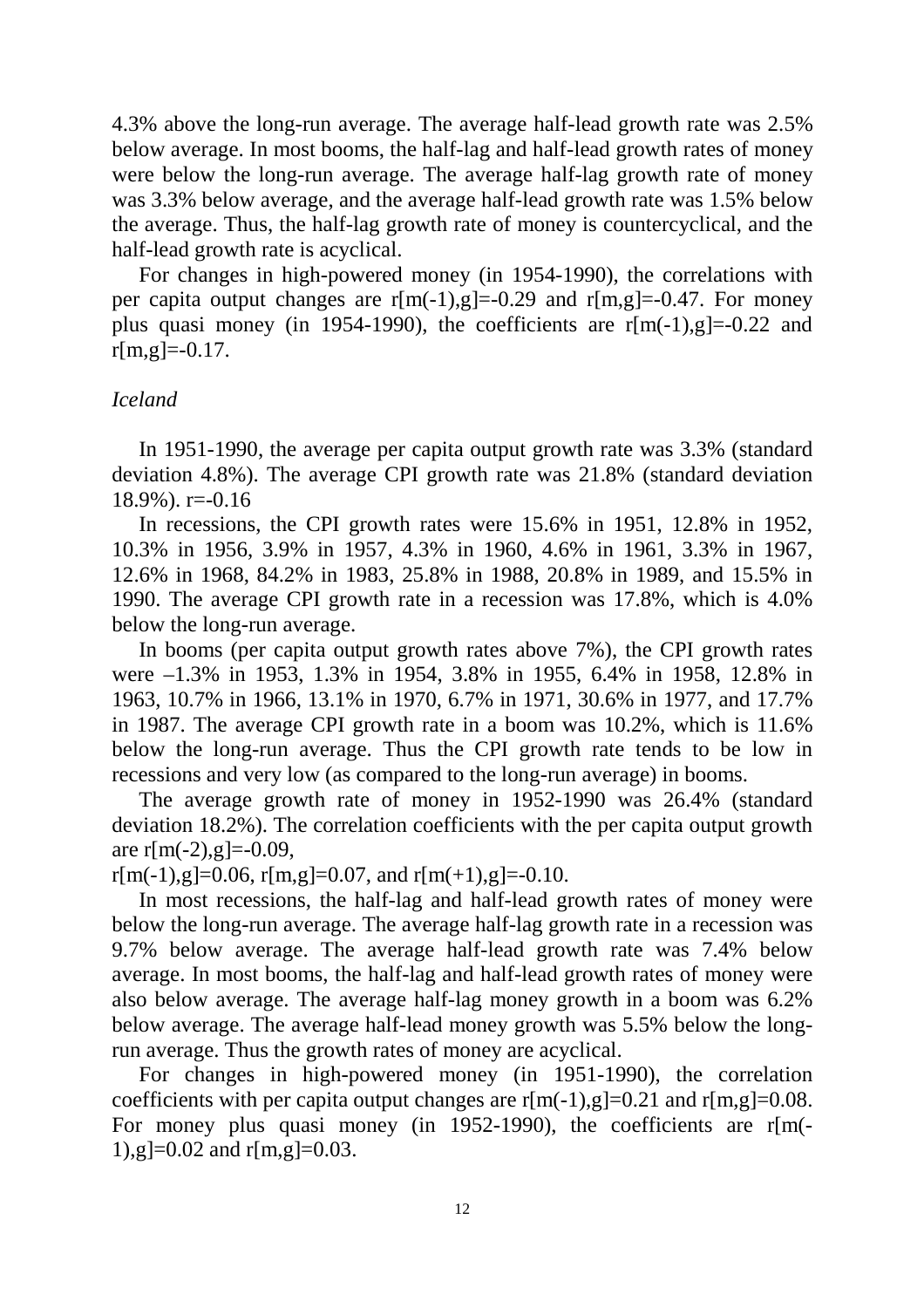#### *Ireland*

 In 1951-1990, the average per capita output growth rate was 3.1% (standard deviation 2.8%). The average CPI growth rate was 7.5% (standard deviation 5.7%). r=-0.26

 In recessions, the CPI growth rates were 9.2% in 1952, 4.3% in 1956, 4.1% in 1957, 4.4% in 1958, 10.5% in 1983, and 3.8% in 1986. The average CPI growth rate in a recession was 6.1%, which is 1.4% below the long-run average.

 In booms (per capita output growth rates above 6%), the CPI growth rates were 0.0% in 1959, 4.7% in 1968, 7.4% in 1969, 13.6% in 1977, 7.6% in 1978, 4.1% in 1989, and 3.3% in 1990. The average CPI growth rate in a boom was 5.8%, which is 1.7% below the long-run average. Thus the CPI growth was low both in recessions and in booms.

 The average money growth rate in 1951-1990 was 8.6% (standard deviation 5.9%). The correlation coefficients with the per capita output growth are r[m(-  $2)$ , g  $= 0.03$ ,

 $r[m(-1), g]=0.18$ ,  $r[m,g]=0.26$ , and  $r[m(+1), g]=0.08$ .

 In most recessions, half-lag and half-lead money growth rates were below the long-run average. The average half-lag growth rate in a recession was 4.1% below average. The average half-lead growth rate was 4.2% below average. In most booms, the half-lag and half-lead growth rates were above average. The average half-lag growth rate in a boom was 1.6% above the long-run average. The average half-lead growth rate was 3.5% above the long-run average. Thus the growth rates of money are procyclical.

 For changes in high-powered money, the correlation coefficients with per capita output changes are  $r[m(-1),g]=0.00$  and  $r[m,g]=0.10$ . For money plus quasi money, the coefficients are  $r[m(-1),g]=0.13$  and  $r[m,g]=0.22$ .

#### *Italy*

 In 1951-1990, the average per capita output growth rate was 3.9% (standard deviation 2.7%). The average CPI growth rate was 7.7% (standard deviation 6.1%).  $r = -0.35$ 

 In recessions, the CPI growth rates were 16.9% in 1975, 17.8% in 1981, and 16.4% in 1982. The average CPI growth rate in a recession was 17.0%, which is 9.3% above the long-run average.

 In booms (per capita output growth rates above 6%), the CPI growth rates were 14.3% in 1951, 1.4% in 1953, 3.0% in 1955, 1.4% in 1960, 2.7% in 1961, 3.1% in 1967, 10.7% in 1973, and 16.6% in 1976. The average CPI growth rate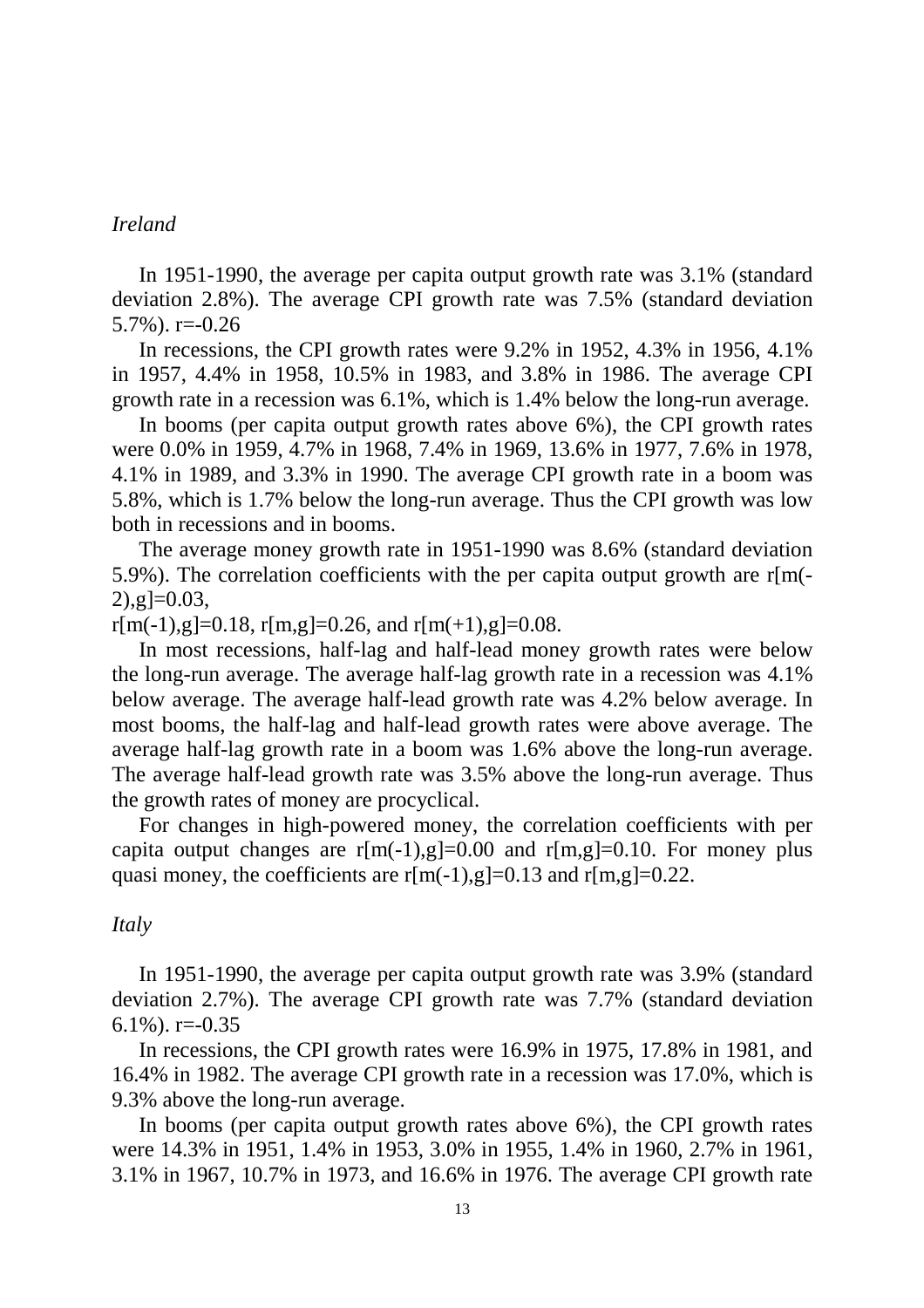in a boom was 6.7%, which is 1.0% below the long-run average. Thus the price level is countercyclical.

 The average money growth rate in 1951-1990 was 14.4% (standard deviation 5.7%). The correlation coefficients with the per capita output growth are  $r[m]$ - $2)$ ,g]=-0.17,

 $r[m(-1), g]=0.07$ ,  $r[m,g]=0.15$ , and  $r[m(+1), g]=-0.05$ .

 The half-lag growth rate of money was below the long-run average in all recessions. The half-lead growth rate of money was above average in most recessions. The average half-lag money growth rate in a recession was 1.9% below the long-run average. The average half-lead money growth rate was 0.2% above average. In most booms, the half-lag money growth rate was below average, whereas the half-lead money growth rate was above average. The average half-lag money growth rate in a boom was 0.6% below the long-run average. The average half-lead growth rate was 0.9% above average. Thus the growth rates of money are acyclical or slightly procyclical.

 For changes in high-powered money (in 1956-1990), the correlation coefficients with per capita output changes are  $r[m(-1),g]=0.02$  and  $r[m,g]=$ 0.32. For money plus quasi money (in 1954-1990), the coefficients are r[m(- 1),g $]=0.29$  and r[m,g $]=-0.09$ .

## *Japan*

 In 1951-1990, the average per capita output growth rate was 6.0% (standard deviation 3.6%). The average CPI growth rate was 5.3% (standard deviation  $4.6\%$ ). r= $-0.13$ .

 In the recession in 1974, the CPI growth rate was 23.3%, which is 18.0% above the long-run average. In the years of slow per capita output growth (below 3%), the CPI growth rates were 6.4% in 1971, 11.7% in 1975, 2.8% in 1982, 1.9% in 1983, and 0.6% in 1986. The average CPI growth rate in these years was 4.7%, which is 0.6% below the long-run average.

 In booms (per capita output growth rate above 10%), the CPI growth rates were 16.5% in 1951, 3.6% in 1960, 5.4% in 1961, 3.8% in 1964, 4.0% in 1967, and 5.5% in 1968. The average CPI growth rate in a boom was 6.5%, which is 1.2% above the average. Thus there seems to be no systematic relationship between the growth rates of prices and real output.

 The average money growth rate in 1954-1990 was 12.2% (standard deviation 7.5%). The correlation coefficients with the per capita output growth are r[m(-  $2)$ ,g $]=0.14$ ,

 $r[m(-1), g]=0.47$ ,  $r[m,g]=0.45$ , and  $r[m(+1), g]=0.50$ .

 There was just one recession (in 1974), in which the half-lag (half-lead, respectively) growth rate of money was 4.5% above average (0.7% below average, respectively). If we add years in which per capita output grew less than 3%, we observe that the half-lag and half-lead growth rates of money were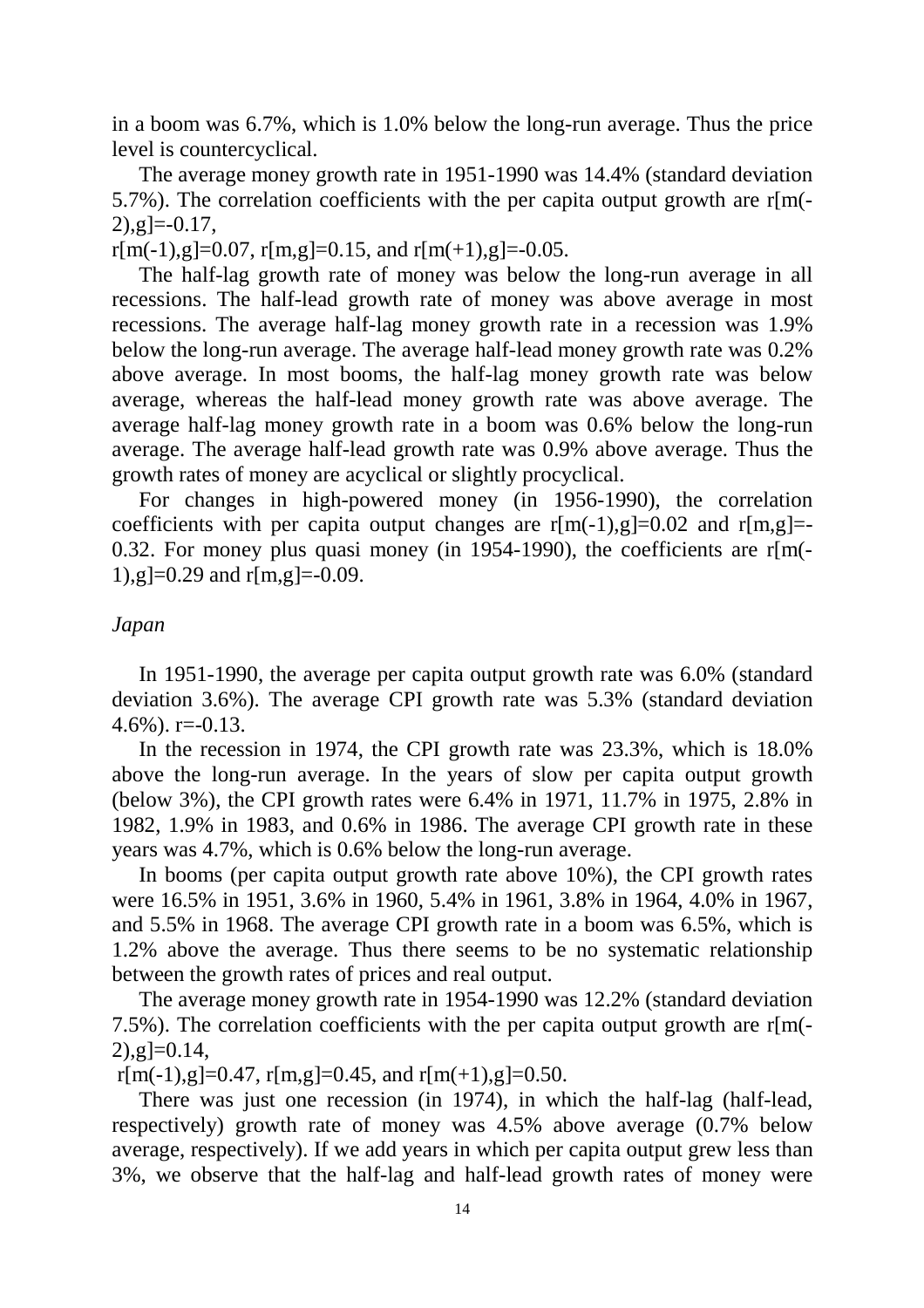below average in most of these years. In the given years, the average half-lag money growth rate was 1.6% below the long-run average, and the average halflead money growth rate was 0.8% below average. In most booms, the half-lag and half-lead money growth rates were above average. The average half-lag money growth rate in a boom was 6.1% above the long-run average, and the average half-lead money growth rate was 4.3% above average. Thus the growth rates of money are procyclical (except for the half-lag growth rate in 1974).

 For changes in high-powered money, the correlation coefficients with per capita output changes (in 1954-1990) are  $r[m(-1),g]=0.17$  and  $r[m,g]=0.55$ . For money plus quasi money, the coefficients are  $r[m(-1),g]=0.25$  and  $r[m,g]=0.34$ .

### *Malta*

 In 1955-1989, the average per capita output growth rate was 5.3% (standard deviation 4.5%). The average CPI growth rate was 3.3% (standard deviation 3.8%). r=0.17.

In recessions, the CPI growth rates were  $-2.0\%$  in 1955, 2.3% in 1957, 1.3% in 1959, and 0.2% in 1962. The average CPI growth rate in a recession was 0.5%, which is 2.8% below the long-run average.

 In booms (per capita output growth rates above 7%), the CPI growth rates were 2.0% in 1956, 1.6% in 1965, 0.5% in 1966, 0.7% in 1967, 2.0% in 1968, 2.3% in 1969, 3.7% in 1970, 7.3% in 1974, 8.8% in 1975, 0.6% in 1976, 10.0% in 1977, 0.9% in 1988, and 0.8% in 1989. The average CPI growth rate in a boom was 3.2%, which is just 0.1% below the long-run average. Due to its significant behavior in recessions, the price level appears to be slightly procyclical. (Out of the 24 countries considered, Malta is the only country with such a pattern.)

 The average money growth rate in 1958-1989 was 9.7% (standard deviation 7.2%). The correlation coefficients with the per capita output growth are  $r[m(-)]$  $2)$ ,g $=0.21$ ,

 $r[m(-1),g]=0.32$ ,  $r[g,m]=0.25$ , and  $r[g(+1),m]=0.46$ .

 The half-lag growth rate of money was above average in the recession in 1959 and below average in the recession in 1962. The half-lead growth rate of money was below average in both of these recessions. The average half-lag money growth rate in recessions was 4.8% above the long-run average. The average half-lead money growth rate was 6.5% below average. In most booms, the half-lag and half-lead growth rates of money were above the long-run average. The average half-lag money growth in booms was 2.4% above average. The average half-lead money growth was 1.6% above average. As measured by the correlation coefficient with output, the half-lag money growth rates are procyclical. Despite this, the half-lag growth of money was very high (23.6%) in the recession in 1959. The half-lead money growth rates are procyclical.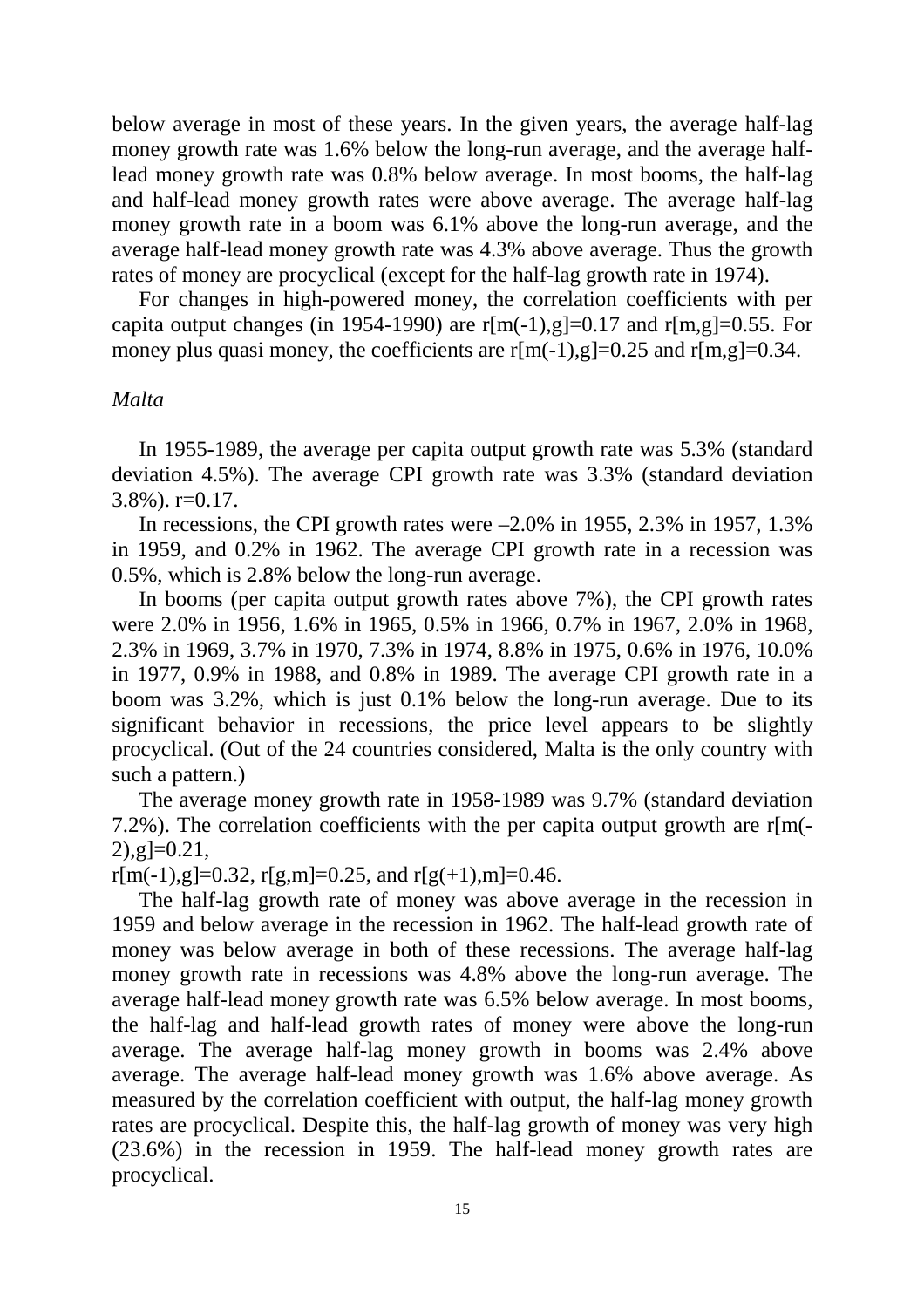For changes in high-powered money (in 1961-1989), the correlation coefficients with per capita output changes are  $r[m(-1),g]=0.21$  and  $r[m,g]=0.27$ . For money plus quasi money (in 1961-1989), the coefficients are r[m(-1),  $g$  = 0.44 and r[m,  $g$ ] = 0.46.

### *Netherlands*

 In 1951-1990, the average per capita output growth rate was 2.7% (standard deviation 3.0%). The average CPI growth rate was 4.3% (standard deviation  $3.1\%$ ). r=-0.16.

 In recessions, the CPI growth rates were 11.9% in 1951, 0.0% in 1952, 2.2% in 1958, 10.2% in 1975, 6.5% in 1980, 6.7% in 1981, and 5.9% in 1982. The average CPI growth rate in a recession was 6.2%, which is 1.9% above the long-run average.

 In booms (per capita output growth rates above 5%), the CPI growth rates were 0.0% in 1953, 4.0% in 1954, 1.9% in 1955, 1.9% in 1956, 2.3% in 1960, 5.8% in 1964, 3.7% in 1968, 7.4% in 1969, and 3.7% in 1970. The average CPI growth rate in a boom was 3.4%, which is 0.9% below the long-run average. Thus the price level is weakly countercyclical.

 In 1951-1990, the average money growth rate was 7.6% (standard deviation 4.8%). The correlation coefficients with the per capita output growth are r[m(-  $2)$ ,  $g$ ]=0.34,

 $r[m(-1), g]=0.34$ ,  $r[m,g]=0.10$ , and  $r[m(+1), g]=0.06$ .

 In most recessions, the half-lag money growth rate was below the long-run average, whereas the half-lead money growth rate was above average. The average half-lag money growth rate in recessions was 5.7% below average. The average half-lead growth rate was 1.2% above average. In most booms, the halflag and half-lead growth rates of money were above the long-run average. The average half-lag growth rate in booms was 0.3% above average. The average half-lead growth rate was 0.5% below average. Thus, the half-lag growth rates of money are procyclical, and the half-lead growth rates are weakly countercyclical.

 For changes in high-powered money, the correlation coefficients with per capita output changes are  $r[m(-1),g]=0.20$  and  $r[m,g]=0.10$ . For money plus quasi money, the coefficients are  $r[m(-1),g]=0.32$  and  $r[m,g]=0.11$ .

#### *New Zealand*

 In 1951-1990, the average per capita output growth rate was 1.4% (standard deviation 3.9%). The average CPI growth rate was 7.9% (standard deviation  $5.0\%$ ). r= $-0.30$ .

 In recessions, the CPI growth rates were 11.1% in 1951, 7.8% in 1952, 4.8% in 1953, 3.5% in 1956, 4.4% in 1958, 6.1% in 1967, 4.3% in 1968, 14.5% in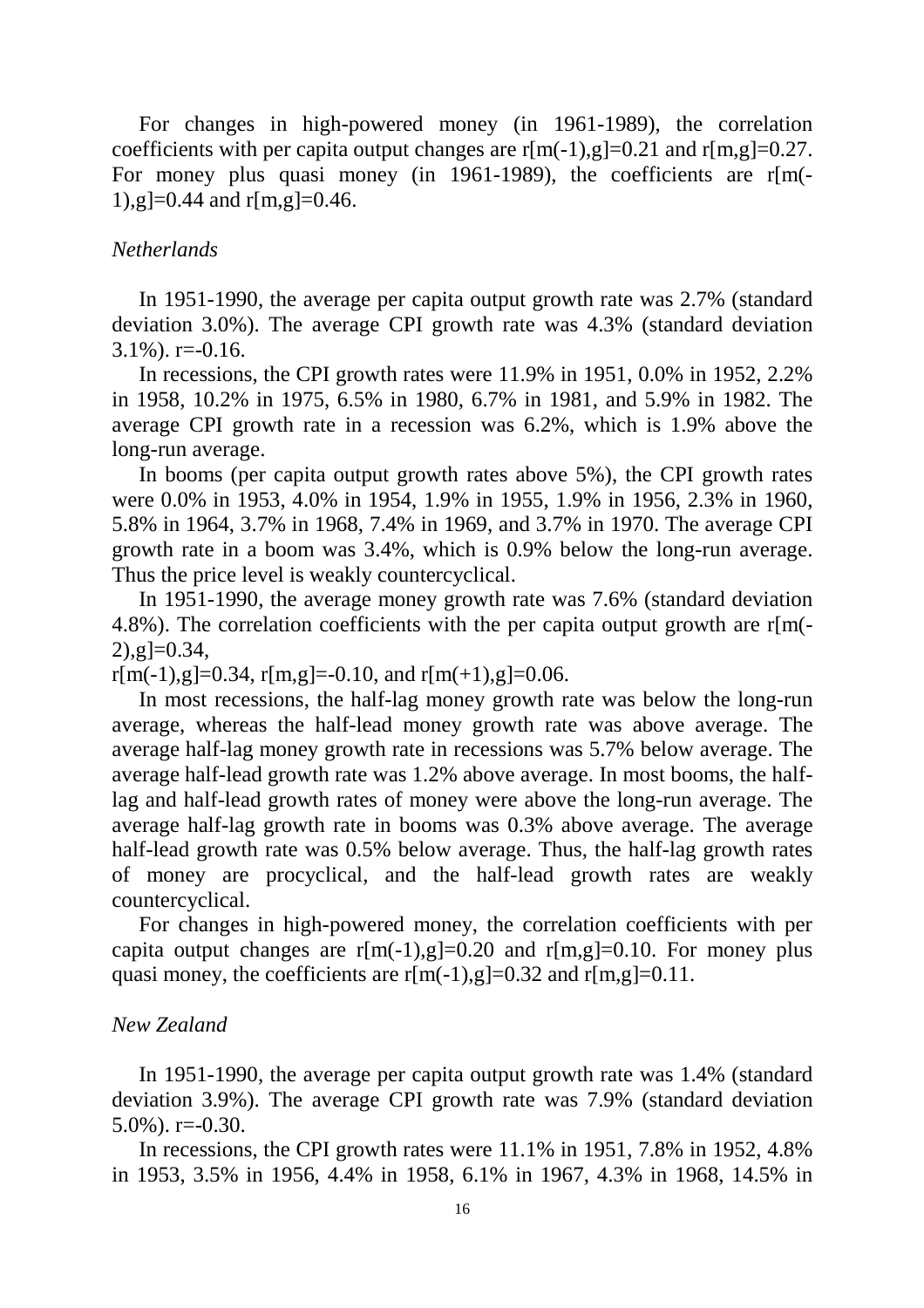1975, 14.6% in 1977, 11.9% in 1978, 15.4% in 1985, 15.7% in 1987, 6.4% in 1988, and 6.1% in 1990. The average CPI growth rate in a recession was 9.0%, which is 1.1% above the long-run average.

 In booms (per capita output growth rates above 4%), the CPI growth rates were 4.5% in 1954, 0.8% in 1960, 3.4% in 1965, 4.9% in 1969, 8.2% in 1973, 11.3% in 1974, 15.3% in 1981, and 6.2% in 1984. The average CPI growth rate in booms was 6.8%, which is 1.1% below the long-run average. Thus the price level is countercyclical.

 In 1951-1990, the average money growth rate was 9.3% (standard deviation 11.6%). The correlation coefficients with the per capita output growth are  $r[m]$ - $[2), \mathsf{g}$ ]=-0.32,

 $r[m(-1), g]=0.10$ ,  $r[m,g]=0.15$ , and  $r[m(+1), g]=-0.20$ .

 In most recessions, the half-lag and half-lead money growth rates were below the long-run average. The average half-lag money growth rate in recessions was 0.8% above average. The average half-lead money growth rate was 0.2% above average. In most booms, the half-lag and half-lead money growth rates were above average. The average half-lag money growth rate in booms was 4.1% above the long-run average. The average half-lead money growth rate was 0.4% above average. Due to the significant behavior in booms, the half-lag money growth rates are weakly procyclical. The half-lead growth rates are weakly procyclical (as measured by the correlation coefficient with output) or acyclical (as follows from the behavior in recessions and booms). The money growth rates would be more procyclical if there were no extremely high money growth rates in 1987 and 1989 accompanied by recessions in 1987, 1988, and 1990.

 For changes in high-powered money, the correlation coefficients with per capita output changes are  $r[m(-1),g]=0.33$  and  $r[m,g]=0.11$ . For money plus quasi money, the coefficients are  $r[m(-1),g]=0.03$  and  $r[m,g]=0.02$ .

## *Norway*

 In 1951-1990, the average per capita output growth rate was 3.1% (standard deviation 1.9%). The average CPI growth rate was 6.3% (standard deviation 3.5%). r=-0.21.

 In recessions, the CPI growth rates were 11.4% in 1982, 6.7% in 1988, and 4.6% in 1989. The average CPI growth rate in a recession was 7.6%, which is 1.3% above the long-run average.

 In booms (per capita output growth rates above 5%), the CPI growth rates were 2.0% in 1953, 4.4% in 1967, 7.2% in 1972, 9.2% in 1976, 6.3% in 1984, and 5.7% in 1985. The average CPI growth rate in a boom was 5.8%, which is 0.5% below the long-run average. Thus the price level is weakly countercyclical.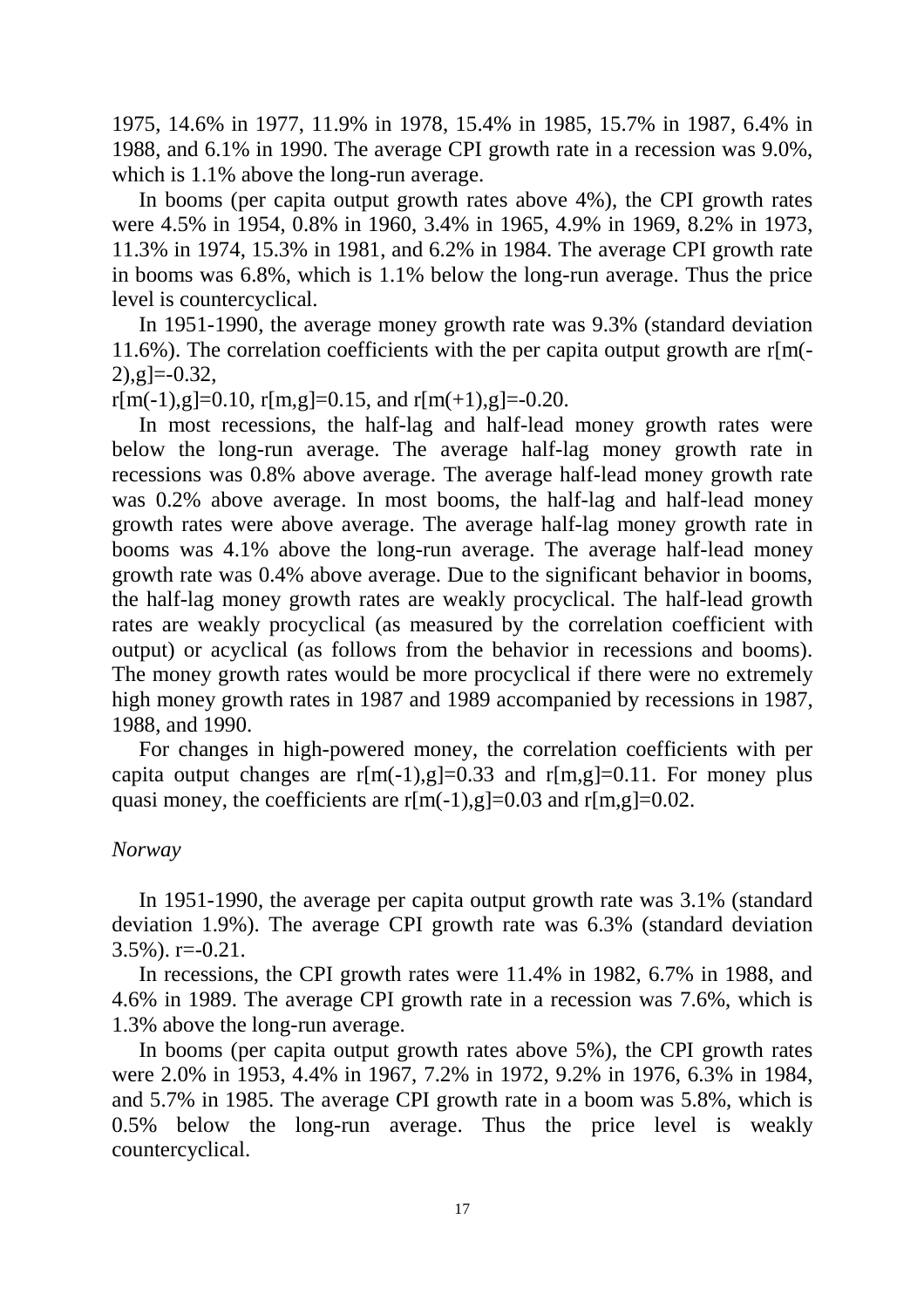In 1951-1990, the average money growth rate was 11.0% (standard deviation 8.6%). The correlation coefficients with the per capita output growth are  $r[m]$ - $[2), [2] = -0.09,$ 

 $r[m(-1), g]=-0.14$ ,  $r[m,g]=-0.23$ , and  $r[m(+1), g]=0.28$ .

 In all recessions, half-lag and half-lead money growth rates were above the long-run average. The average half-lag money growth rate in recessions was 18.2% above the long-run average. The average half-lead growth rate was 6.2% above average. In most booms, the half-lag and half-lead money growth rates were also above average. The average half-lag money growth rate in booms was 2.2% above the long-run average. The average half-lead growth rate was 3.2% above average. Thus the growth rates of money are weakly countercyclical; on average they are high in booms and very high in recessions.

 For changes in high-powered money, the correlation coefficients with per capita output changes are  $r[m(-1),g]=0.47$  and  $r[m,g]=0.30$ . For money plus quasi money, the coefficients are  $r[m(-1),g]=0.21$  and  $r[m,g]=0.16$ .

#### *Portugal*

 In 1951-1990, the average per capita output growth rate was 4.7% (standard deviation 4.1%). The average CPI growth rate was 10.2% (standard deviation  $9.3\%$ ). r= $-0.40$ .

 In recessions, the CPI growth rates were 20.4% in 1975, 25.1% in 1983, and 29.3% in 1984. The average CPI growth rate in a recession was 24.9%, which is 14.7% above the long-run average.

 In booms (per capita output growth rates above 7%), the CPI growth rates were –1.4% in 1951, 1.6% in 1961, 3.5% in 1965, 5.5% in 1967, 6.1% in 1968, 4.5% in 1970, 7.5% in 1971, 10.4% in 1973, 9.4% in 1987, 12.6% in 1989, and 13.4% in 1990. The average CPI growth rate in a boom was 6.6%, which is 3.6% below the long-run average. Thus the price level is countercyclical.

 The average money growth rate in 1951-1990 was 12.5% (standard deviation 8.5%). The correlation coefficients with the per capita output growth are r[m(-  $[2), [g]=0.20,$ 

 $r[m(-1), g]=0.03$ ,  $r[m,g]=0.16$ , and  $r[m(+1), g]=-0.19$ .

 In most recessions, half-lag money growth rates were below the long-run average, while half-lead money growth rates were above average. The average half-lag money growth rate in recessions was 0.7% below the long-run average. The average half-lead money growth rate was 3.9% above average. In most booms, the half-lag and half-lead growth rates of money were below the longrun average. The average half-lag money growth rate in booms was 0.6% above average. The average half-lead growth rate was 1.5% below average. Thus, the half-lag money growth rates are acyclical or weakly procyclical, and the halflead money growth rates are weakly countercyclical.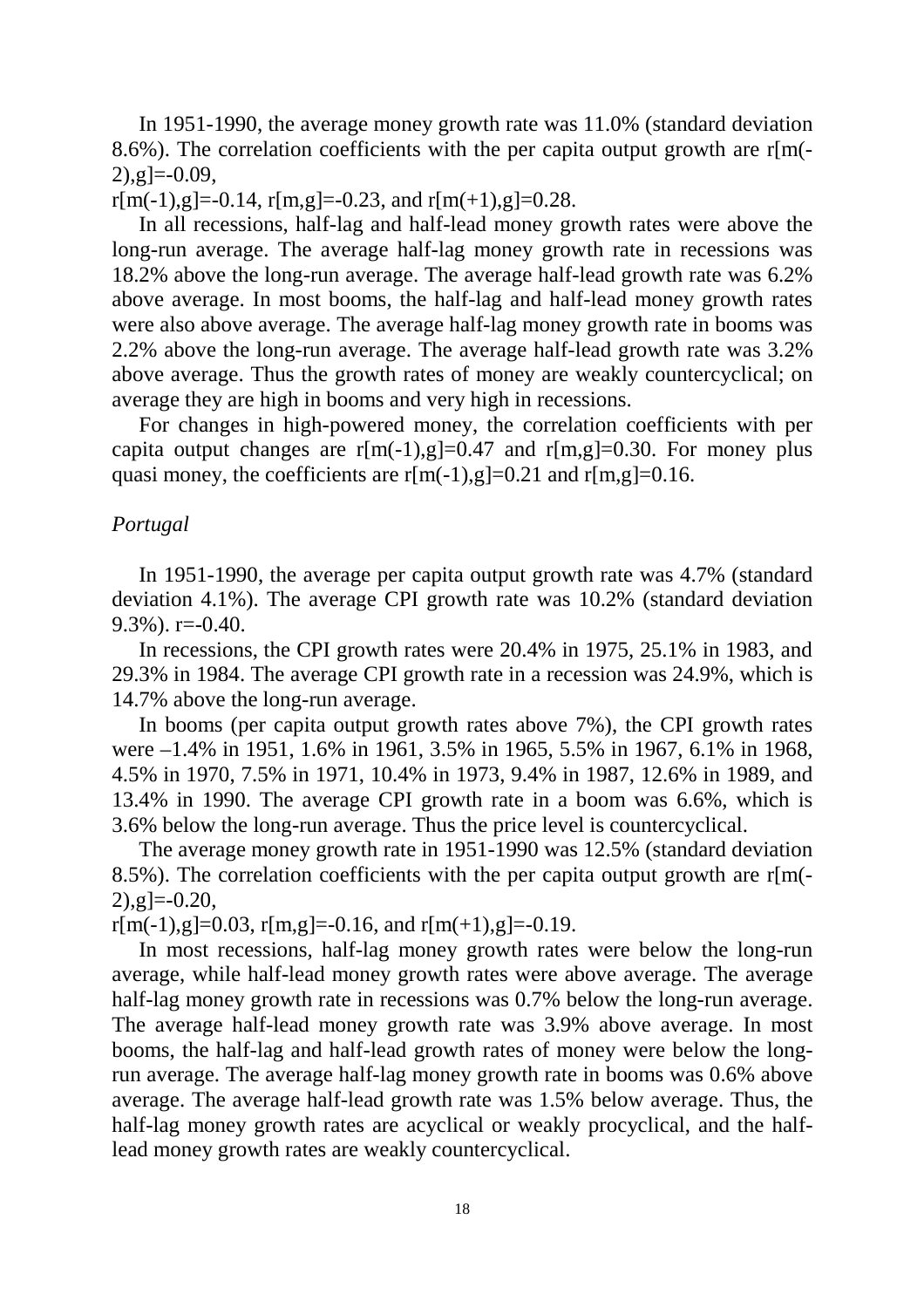For changes in high-powered money (in 1954-1990), the correlation coefficients with per capita output changes are  $r[m(-1),g]=0.12$  and  $r[m,g]=$ 0.00. For money plus quasi money (in 1954-1990), the coefficients are  $r[m]$ -1),g $=-0.08$  and r[m,g]=-0.13.

#### *Spain*

 In 1951-1990, the average per capita output growth rate was 4.2% (standard deviation 4.3%). The average CPI growth rate was 9.1% (standard deviation 5.7%). r=-0.44.

 In recessions, the CPI growth rates were 1.6% in 1953, 7.3% in 1959, 17.5% in 1975, 19.9% in 1978, 15.6% in 1979, and 14.4% in 1981. The average CPI growth rate in a recession was 12.7%, which is 3.6% above the long-run average.

 In booms (per capita output growth rates above 7%), the CPI growth rates were 9.4% in 1951, 1.2% in 1954, 1.2% in 1960, 2.0% in 1961, 5.7% in 1962, 8.7% in 1963, 2.2% in 1969, and 8.4% in 1972. The average CPI growth rate in a boom was 4.9%, which is 4.2% below the long-run average. Thus the price level is countercyclical.

 In 1951-1990, the average money growth rate was 14.8% (standard deviation 5.6%). The correlation coefficients with the per capita output growth are r[m(-  $[2), \mathsf{g}$ =-0.29,

 $r[m(-1), g]=-0.07$ ,  $r[m,g]=0.24$ , and  $r[m(+1), g]=0.22$ .

 The half-lag money growth rate was below average as frequently as above average in recessions. In most recessions, the half-lead money growth rate was below the long-run average. The average half-lag money growth rate in recessions was 0.7% above average. The average half-lead money growth rate in recessions was 3.1% below the long-run average. In most booms, the half-lag and half-lead money growth rates were below the long-run average. The average half-lag money growth rate in booms was 3.2% below average. The average half-lead money growth was 0.5% below average. Thus, the half-lag money growth is weakly countercyclical, and the half-lead money growth is weakly procyclical (due to the significant behavior in recessions).

 For changes in high-powered money (in 1953-1990), the correlation coefficients with per capita output changes are  $r[m(-1),g]=-0.34$  and  $r[m,g]=-$ 0.08. For money plus quasi money (in 1953-1990), the coefficients are r[m(- 1),g $]=0.09$  and r[m,g $]=0.25$ .

#### *Sweden*

 In 1951-1990, the average per capita output growth rate was 2.4% (standard deviation 1.7%). The average CPI growth rate was 6.4% (standard deviation  $3.6\%$ ). r= $-0.63$ .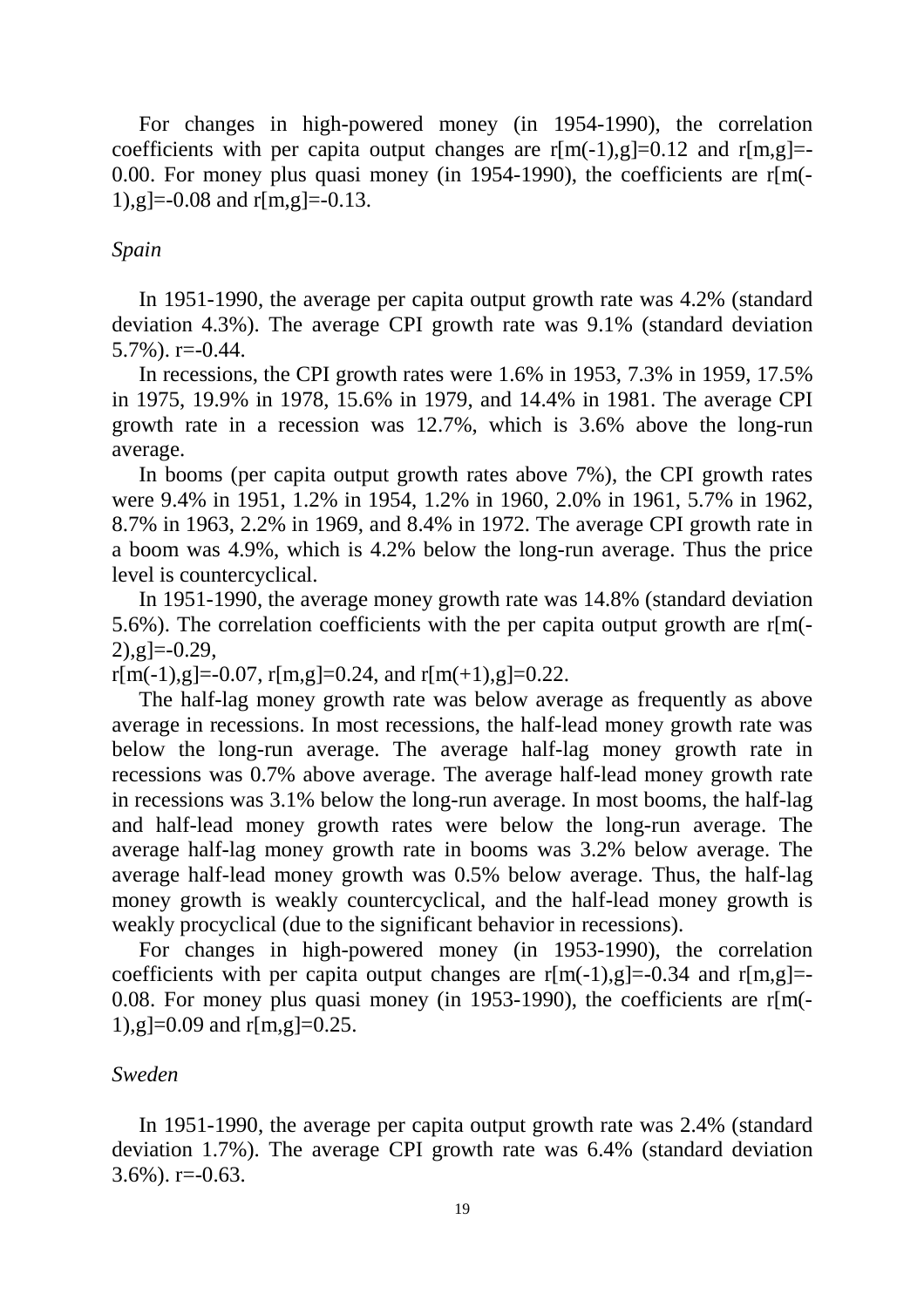In recessions, the CPI growth rates were 7.4% in 1971, 11.5% in 1977, and 12.1% in 1981. The average CPI growth rate in a recession was 10.3%, which is 3.9% above the long-run average.

 In booms (per capita output growth rates above 4%), the CPI growth rates were 0.8% in 1954, 0.8% in 1959, 2.2% in 1961, 2.9% in 1963, 3.4% in 1964, 2.7% in 1969, and 8.0% in 1984. The average CPI growth rate in booms was 3.0%, which is 3.4% below the long-run average. Thus the price level is relatively strongly countercyclical.

 In 1951-1989, the average money growth rate was 7.6% (standard deviation 3.7%). The correlation coefficients with the per capita output growth are r[m(-  $[2), \mathsf{g}$ ]=-0.35,

 $r[m(-1), g]=-0.21$ ,  $r[m,g]=-0.29$ , and  $r[m(+1), g]=-0.36$ .

 In most recessions, half-lag and half-lead money growth rates were above the long-run average. The average half-lag money growth rate in recessions was equal to the long-run average. The average half-lead money growth rate was 2.4% above the long-run average. In most booms, the half-lag and half-lead money growth rates were below the long-run average. The average half-lag money growth rate in booms was 1.2% below average. The average half-lead money growth rate was 1.5% below average. Thus the monetary growth rates are moderately countercyclical.

 For changes in high-powered money, the correlation coefficients with per capita output changes are  $r[m(-1), g]=0.05$  and  $r[m,g]=0.04$ . For money plus quasi money, the coefficients are  $r[m(-1),g]=0.05$  and  $r[m,g]=0.10$ .

## *Switzerland*

 In 1951-1990, the average per capita output growth rate was 2.3% (standard deviation 3.1%). The average CPI growth rate was 3.3% (standard deviation  $2.3\%$ ). r= $-0.28$ .

 In recessions, the CPI growth rates were 2.5% in 1952, 1.8% in 1958, 6.7% in 1975, 1.7% in 1976, and 5.7% in 1982. The average CPI growth rate in a recession was 3.7%, which is 0.4% above the long-run average.

 In booms (per capita output growth rates above 4%), the CPI growth rates were 4.8% in 1951, 0.7% in 1954, 0.9% in 1955, 1.5% in 1956, -0.7% in 1959, 1.4% in 1960, 1.9% in 1961, 2.5% in 1969, 3.6% in 1970, and 4.0% in 1980. The average CPI growth rate in a boom was 2.1%, which is 1.2% below the long-run average. Thus the price level is moderately countercyclical.

 In 1951-1990, the average growth rate of money was 5.3% (standard deviation 6.3%). There were frequent monetary contractions in the 1970s and the 1980s. The correlation coefficients with the per capita output growth are  $r[m(-2), g]=0.33, r[m(-1), g]=0.34,$ 

r[m,g]=-0.04, and  $r[m(+1), g]=0.05$ .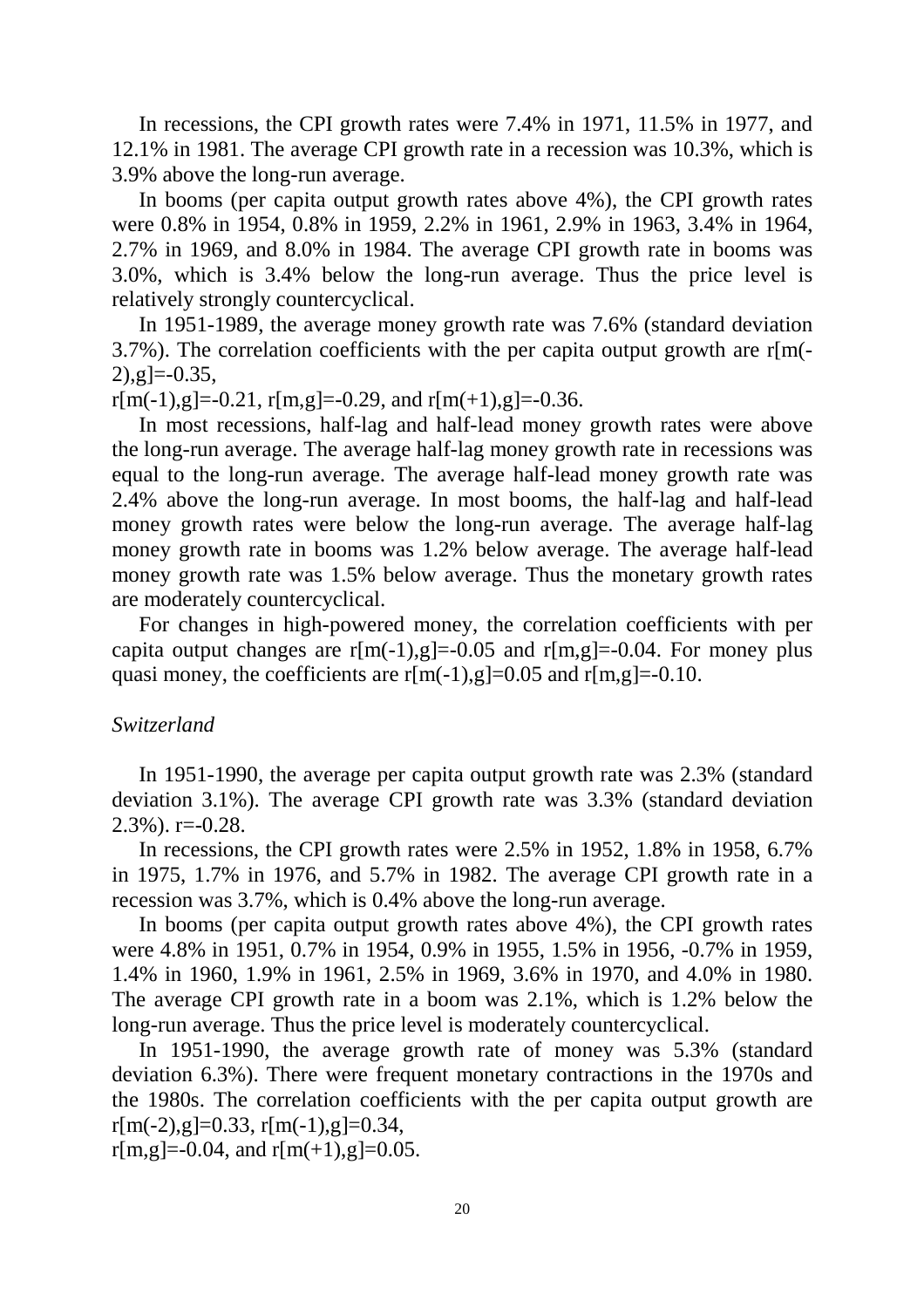The half-lag money growth rate was below average in all recessions. The half-lead money growth rate was above average in most recessions. The average half-lag money growth rate in recessions was 5.4% below the long-run average. The average half-lead money growth rate was 2.1% above average. In booms, the half-lag money growth rate was below average as frequently as above average. The half-lead money growth rate was above average in most booms. Both the average half-lag and the average half-lead growth rates were 0.8% above the long-run average in booms. Thus, the half-lag money growth rate is procyclical, whereas the half-lead money growth rate is acyclical.

 For changes in high-powered money, the correlation coefficients with per capita output changes are  $r[m(-1),g]=0.11$  and  $r[m,g]=0.03$ . For money plus quasi money, the coefficients are  $r[m(-1),g]=0.43$  and  $r[m,g]=0.15$ .

## *United Kingdom*

 In 1951-1990, the average per capita output growth rate was 2.3% (standard deviation 2.1%). The average CPI growth rate was 7.0% (standard deviation  $5.3\%$ ). r= $-0.47$ .

 In recessions, the CPI growth rates were 6.1% in 1952, 2.9% in 1958, 16.0% in 1974, 24.3% in 1975, 18.0% in 1980, 11.9% in 1981, and 9.5% in 1990. The average CPI growth rate in a recession was 12.7%, which is 5.7% above the long-run average.

 In booms (per capita output growth rates above 4%), the CPI growth rates were 1.9% in 1953, 3.2% in 1964, 9.3% in 1973, 3.5% in 1986, 4.1% in 1987, and 4.8% in 1988. The average CPI growth rate in a boom was 4.5%, which is 2.5% below the long-run average. Thus the price level is countercyclical.

 The average money growth rate in 1952-1990 was 8.5% (standard deviation 7.9%). The correlation coefficients with the per capita output growth are r[m(-  $2)$ ,  $g$ ]=0.05,

 $r[m(-1),g]=0.39, r[m,g]=0.21,$  and  $r[m(+1),g]=0.04$ .

 In recessions, the half-lag growth rate of money was below average as frequently as above average. The half-lead growth rate of money was above average in most recessions. The average half-lag money growth rate in recessions was 1.5% below the long-run average. The average half-lead money growth rate was 1.1% below average. In most booms, the half-lag money growth rate was above average. In booms, the half-lead money growth rate was below average as frequently as above average. The average half-lag money growth rate in booms was 8.5% above the long-run average. The average halflead money growth rate was 4.4% above average. Thus the monetary growth rates are procyclical.

 For changes in high-powered money (in 1951-1990), the correlation coefficients with per capita output changes are  $r[m(-1),g]=0.01$  and  $r[m,g]=0.45$ .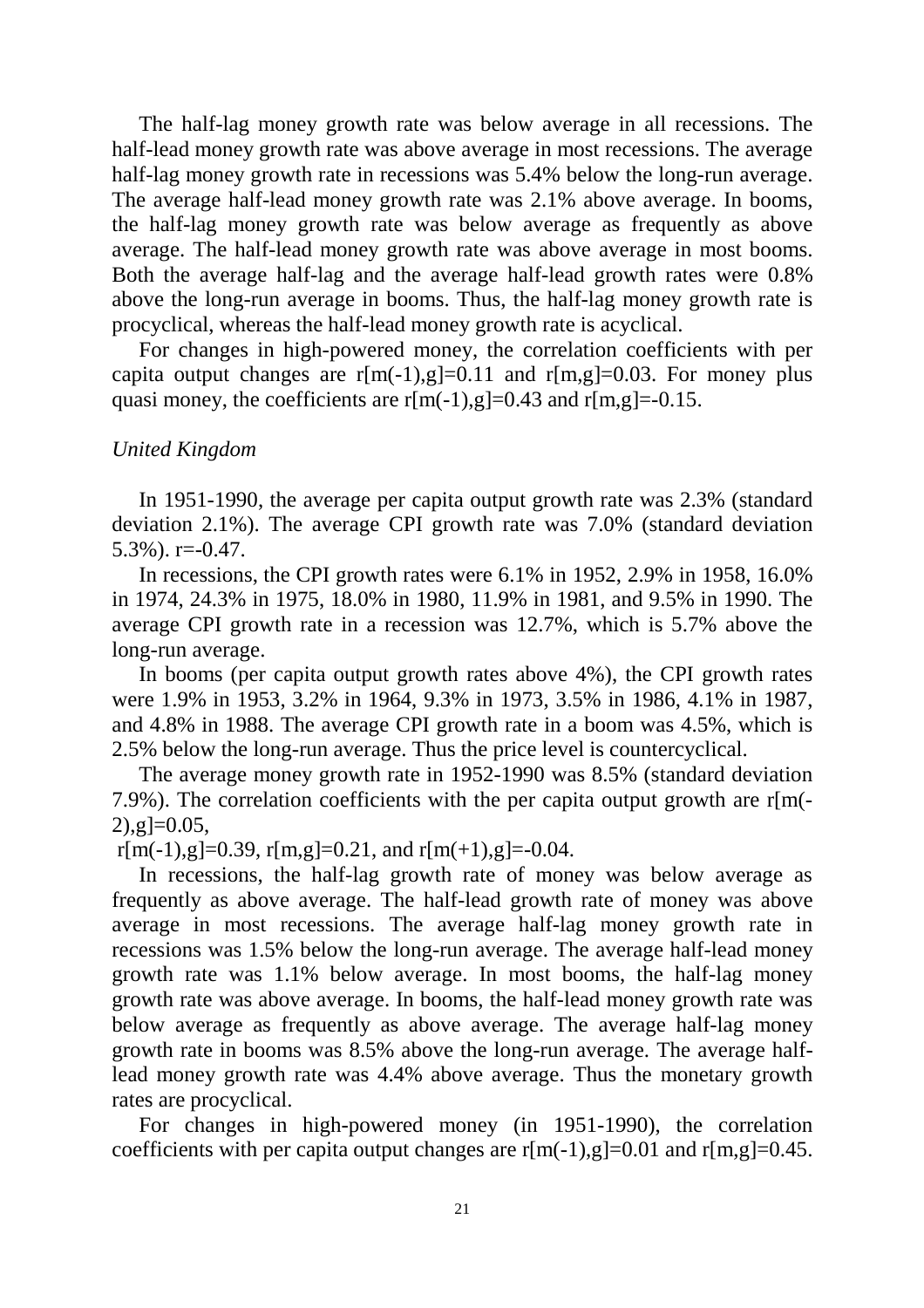For money plus quasi money (in 1952-1990), the coefficients are r[m(-1),g $]=0.20$  and r[m,g $]=0.23$ .

## *United States*

 In 1951-1990, the average per capita output growth rate was 1.9% (standard deviation 2.7%). The average CPI growth rate was 4.4% (standard deviation 3.3%). r=-0.31.

 In recessions, the CPI growth rates were 2.2% in 1952, 0.4% in 1954, 1.5% in 1956, 3.4% in 1957, 2.7% in 1958, 5.7% in 1970, 11.2% in 1974, 9.0% in 1975, 13.5% in 1980, 6.2% in 1982, and 5.4% in 1990. The average CPI growth rate in a recession was 5.6%, which is 1.2% above the long-run average.

 In booms (per capita output growth rates above 4%), the CPI growth rates were –0.3% in 1955, 0.9% in 1959, 1.1% in 1962, 1.3% in 1964, 1.7% in 1965, 3.0% in 1966, 6.3% in 1973, 5.8% in 1976, 7.5% in 1978, and 4.3% in 1984. The average CPI growth rate in booms was 3.2%, which is 1.2% below the long-run average. Thus the price level is countercyclical.

 In 1951-1990, the average money growth rate was 5.4% (standard deviation 4.1%). The correlation coefficients with the per capita output growth are r[m(-  $[2), \mathsf{g}$ ]=-0.20,

 $r[m(-1), g]=0.32$ ,  $r[m,g]=0.04$ , and  $r[m(+1), g]=0.13$ .

 In most recessions, half-lag and half-lead growth rates of money were below the long-run average. The average half-lag money growth rate in recessions was 2.5% below the long-run average. The average half-lead growth rate was 1.1% below average. In most booms, the half-lag and half-lead growth rates of money were below the long-run average. The average half-lag money growth rate in booms was 0.8% above average. The average half-lead money growth rate was 0.7% below average. Thus, the half-lag money growth rates are procyclical, and the half-lead money growth rates are acyclical.

 For changes in high-powered money, the correlation coefficients with per capita output changes are  $r[m(-1),g]=0.25$  and  $r[m,g]=0.03$ . For money plus quasi money, the coefficients are  $r[m(-1),g]=0.36$  and  $r[m,g]=0.05$ .

## **III. Statistical computations**

 The sample contains 24 countries. Except for Malta, the correlation coefficients between the growth of CPI and the per capita output growth are negative in all the countries. The average correlation coefficient makes –0.30 (standard deviation 0.19). The t-statistic for the difference of the mean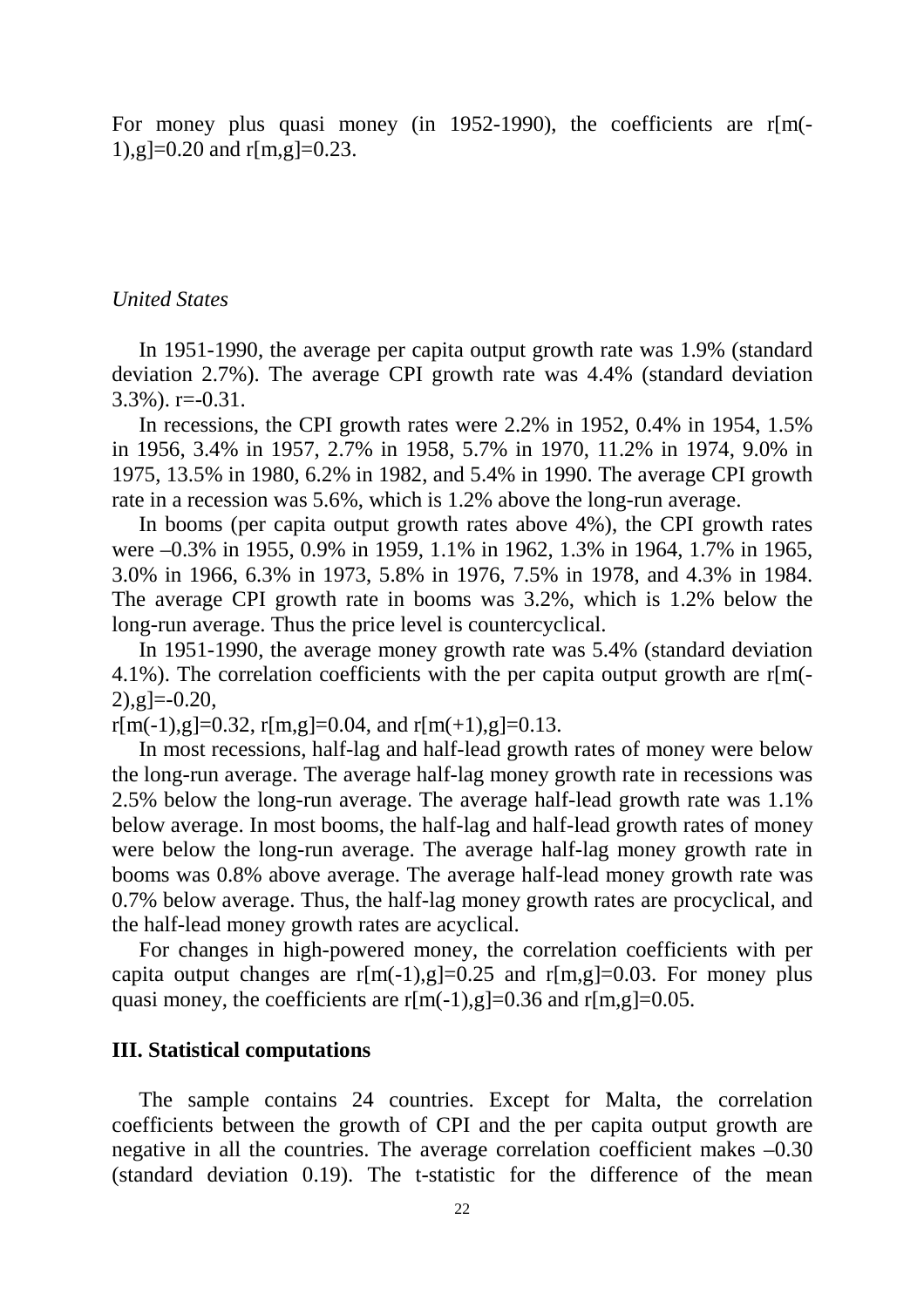correlation coefficient from zero is 7.95. Thus there exists a significant countercyclical pattern of the price level.<sup>7</sup> This observation provides relevant information concerning the relative importance of real and monetary shocks in the business cycle. In particular, it seems that supply shocks were more important than monetary shocks in determining real output fluctuations.<sup>8</sup>

 Tables 1, 2, and 3 summarize the statistics for money, high-powered money, and money plus quasi money. The tables show the average correlation coefficients of changes in monetary aggregates with per capita output changes, corresponding standard deviations of correlation coefficients, and t-statistics for differences of the means from zero. For money, the correlation coefficient r[m(- 2),g] is marginally significantly negative. This observation is consistent with the idea that money is neutral in the long run. The coefficients  $r[m(-1),g]$  and  $r[m,g]$ are significantly positive (be it for money, high-powered money, or money plus quasi money), although their average values are not very great. Thus there exists a significant association between nominal money and real output in the short run, although it is likely that money is not the most important driving force of output fluctuations. For money, the coefficient  $r[m(+1),g]$  is significantly positive at a 25% level in a one-tail test (the critical t-level is 0.69). The value of the average of this coefficient is very low, thus indicating that there may be a very weak association between the output growth and the lead of the money growth. It is possible that a part of monetary movements endogenously responds to previous output movements.<sup>9</sup>

For money and for money plus quasi money, the mean of  $r[m(-1),g]$  is higher than the mean of  $r[m,g]$ . In other words, half-lag growth rates of money (money plus quasi money) are more strongly associated with per capita output growth rates than half-lead growth rates of money. This is some evidence that money (money plus quasi money) changes precede output changes.<sup>10</sup> The t-statistic for the difference in the means of  $r[m(-1),g]$  and  $r[m,g]$  is 1.21 for money and 1.33 for money plus quasi money. In comparison, the critical value for a 10%

<sup>&</sup>lt;sup>7</sup> Studies examining correlations between detrended output and detrended prices typically find a countercyclical pattern of the price level in the postwar period [see Backus and Kehoe, 1992, Chadka and Prasad, 1994, and (with the exception of the 1950s and the 1960s) Smith, 1992]. Nevertheless, Chadka and Prasad find that inflation (as opposed to a detrended price level) was positively correlated with detrended output. This stands in contrast to the present finding that inflation is negatively correlated with the output growth rate.

<sup>&</sup>lt;sup>8</sup> In Duczynski (2001) I examine the average output performance in all countries (developed and developing) for which I have data between 1970 and 1990 for years in which the CPI declined. In these years, the average output growth was significantly below the long-run cross-country average. This procyclical character of the price level contrasts with the present finding.

<sup>&</sup>lt;sup>9</sup> The positive value of r[m(+1),g] may also reflect that money causes output and that money is autocorrelated over time.

 $10$  Additional evidence that money changes precede output changes is provided in Duczynski (2001).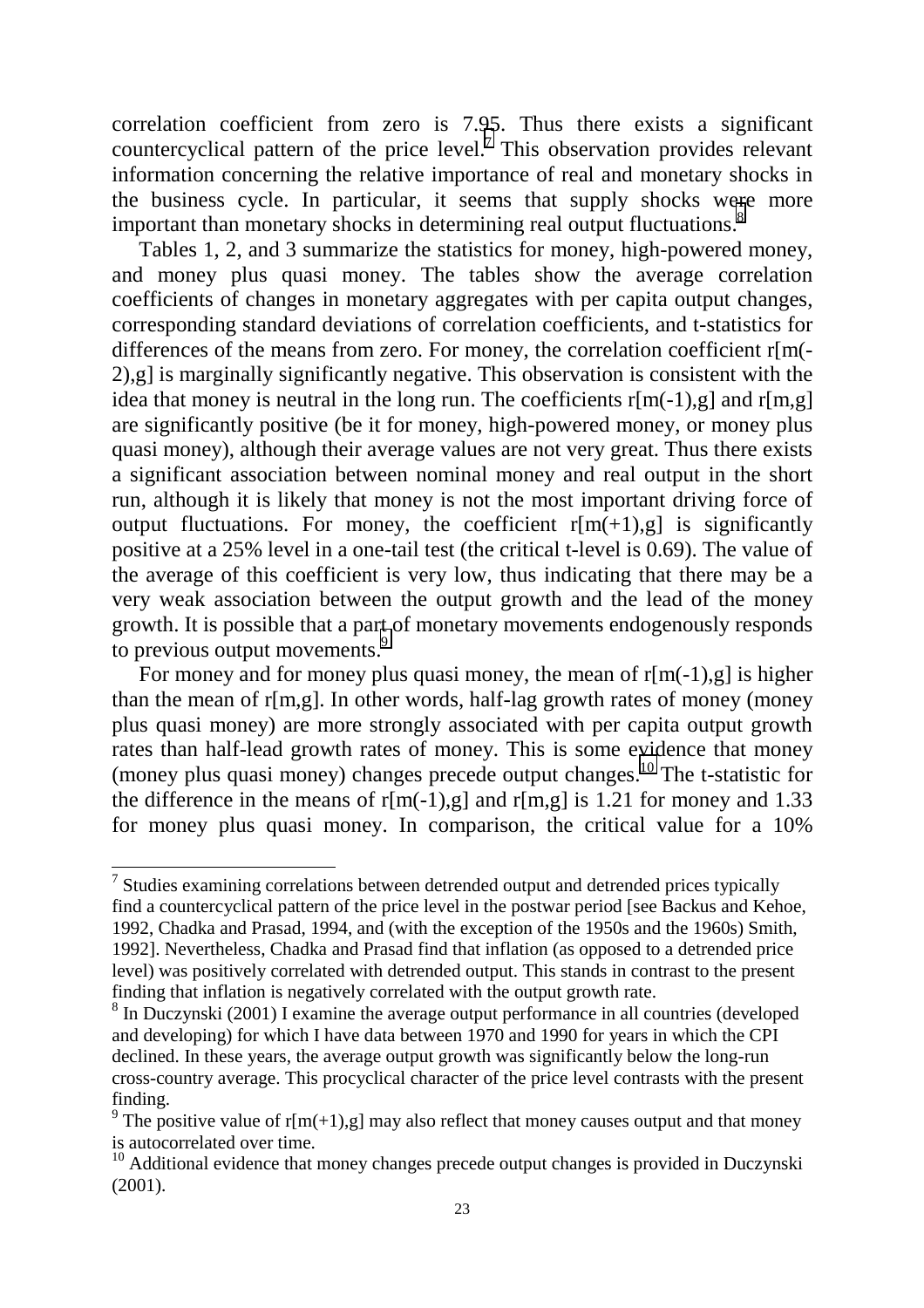significance level in a one-tail test is 1.30. However, for high-powered money, the average of  $r[m(-1),g]$  is below the average of  $r[m,g]$ . In this case, the value of the t-statistic for the difference in means is 0.50, which is well below the tstatistics for money and for money plus quasi money.

 An interesting question is whether broader monetary aggregates are more strongly associated with real output than narrower monetary aggregates. Highpowered money is the narrowest aggregate. The average of  $r[m(-1),g]$  for highpowered money is really below the average for money. The corresponding tstatistic for the difference in means is 1.04, which is significant at a 25% level in a one-tail test. Nevertheless, the average of r[m,g] for high-powered money is above the corresponding average for money. The value of the t-statistic for the difference in means is 0.66 in this case, which is insignificant at a 25% level. If we pool the observations for  $r[m(-1),g]$  and  $r[m,g]$ , the average is 0.11 for highpowered money and 0.12 for money. The t-statistic for the difference in means is 0.27 in this case, which is clearly insignificant. Thus there is only very weak evidence that money is more strongly associated with real output than highpowered money. The evidence is stronger if high-powered money is compared with money plus quasi money. The average of  $r[m(-1),g]$  ( $r[m,g]$ , respectively) for money plus quasi money is above the average of  $r[m(-1),g]$  ( $r[m,g]$ , respectively) for high-powered money, and the corresponding t-statistics for differences in means are 2.01 for

 $r[m(-1),g]$  and 0.14 for r[m,g]. If we pool the observations for r[m(-1),g] and r[m,g], the average is 0.18 for money plus quasi money. The t-statistic for the difference in means in the pooled samples (comparing 0.11 with 0.18) is 1.49, which is significant at a 10% level in a one-tail test. Similar results are obtained if money is compared with money plus quasi money. The averages of  $r[m(-1),g]$ and r[m,g] are higher for money plus quasi money than for money. The corresponding t-statistics for differences in means are 0.82 for  $r[m(-1),g]$  and 0.92 for r[m,g]. The critical value for a 25% significance level in a one-tail test is 0.68. If we pool the observations for  $r[m(-1),g]$  and  $r[m,g]$ , the t-statistic for the difference in means (comparing 0.12 with 0.18) is 1.22, which is close to the critical value at a 10% significance level (1.29). Thus the above discussion provides at least some evidence that broader monetary aggregates tend to be more strongly associated with real output than narrower monetary aggregates.<sup>11</sup>

## **IV. Evidence from high-inflation countries**

 $\overline{\phantom{a}}$ 

 This section considers those South American countries for which the standard deviation of annual money growth rates exceeded 50%. The rational expectations literature implies monetary neutrality for such economies. The sample contains 5 countries (Argentina, Bolivia, Brazil, Chile, and Peru).

 $11$  Duczynski (2001) provides additional evidence in this respect.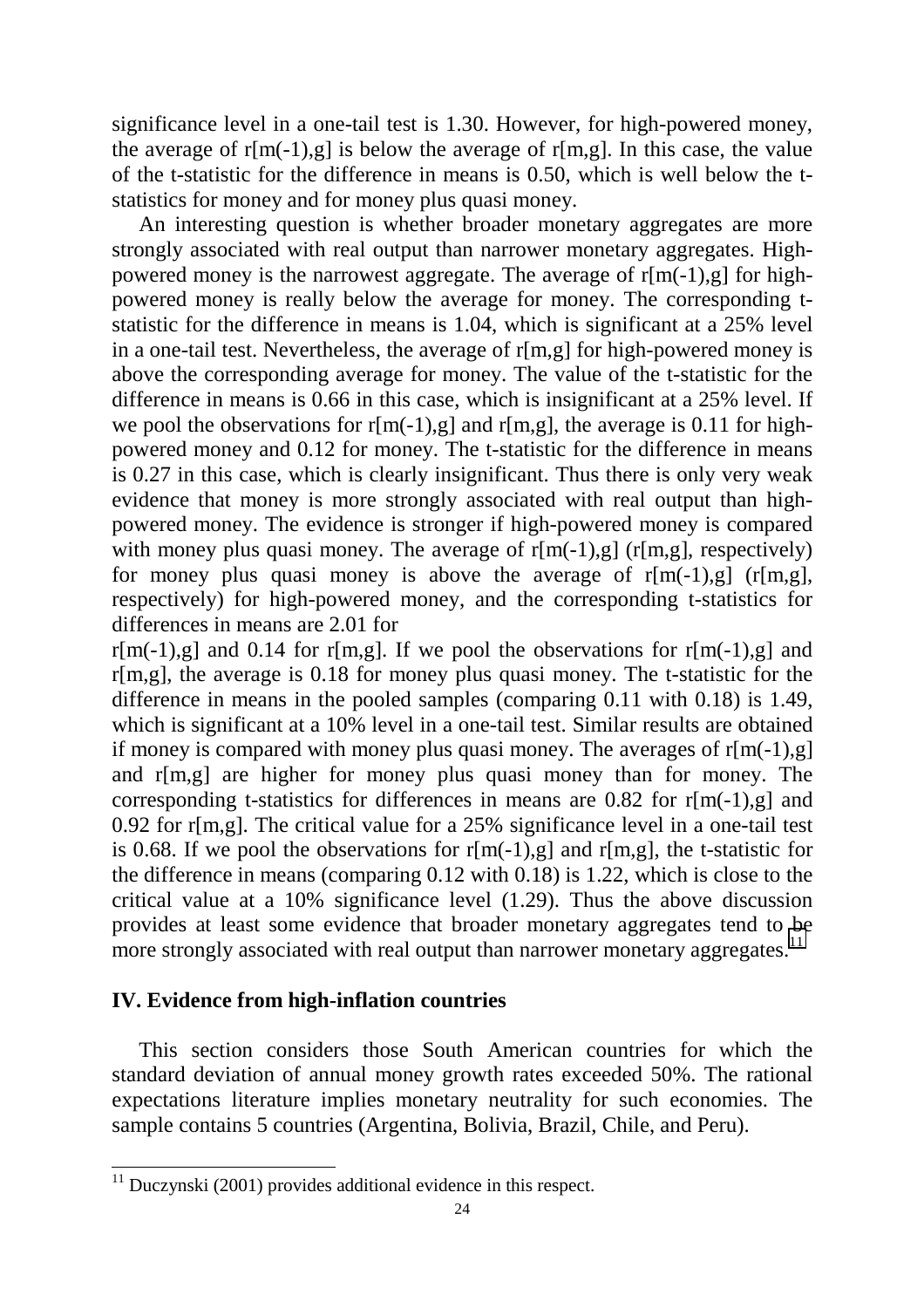In Argentina, the arithmetic average of annual money growth rates in 1961- 1990 was 301% (standard deviation 764%). The correlation coefficients between the money growth rates and the per capita output growth rates are r[m(- 1),  $g = -0.17$  and r[m,  $g = -0.39$ .

 In Bolivia, the average money growth rate in 1951-1990 was 233% (standard deviation 944%). The correlation coefficients are  $r[m(-1), g]=-0.22$  and  $r[m,g]=-$ 0.14.

 In Brazil, the mean growth rate of money in 1951-1990 was 166% (standard deviation 415%). The correlation coefficients are  $r[m(-1),g]=0.35$  and  $r[m,g]=-$ 0.34.

 In Chile, the average money growth rate in 1962-1990 was 78% (standard deviation 87%). The correlation coefficients are  $r[m(-1), g]=-0.22$  and  $r[m,g]=-$ 0.37.

 In Peru, the average money growth rate in 1951-1990 was 259% (standard deviation 1082%). The correlation coefficients are  $r[m(-1),g]=-0.21$  and  $r[m,g]=0.24$ .

 All the correlation coefficients are negative. This observation goes beyond the expected neutrality result. It is likely that extremely large monetary expansions are harmful for the real output growth.<sup>12</sup> Of course, it is also possible that defects in the real economic activity lead to rapid monetary growth rates (a fall in the tax revenue in recessions may result in higher seignorage needs). The averages of the correlation coefficients in the sample of the 5 South American countries are  $-0.23$  for r[m(-1),g] and  $-0.30$  for r[m,g]. The higher absolute value for r[m,g] than for r[m(-1),g] indicates that causality from output to money may be an important part of the story.

## **V. Conclusion**

 $\overline{a}$ 

 This paper examines money-output and price-output associations in the sample of 24 developed countries (including Cyprus, Greece, and Malta), typically in the 1951-1990 period. The average correlation coefficients between (half-lag and half-lead) changes in monetary aggregates and per capita output changes are positive and significantly different from zero, be it for highpowered money, money, or money plus quasi money. This observation is consistent with the notion that money changes cause output changes, although it is also possible that money endogenously responds to the real economic activity.

 For money and for money plus quasi money, there is some tendency for a stronger correlation between half-lag money changes and per capita output changes than between half-lead money changes and per capita output changes.

<sup>&</sup>lt;sup>12</sup> Elsewhere (Duczynski, 2001) I show that monetary expansions higher than 100% per year were associated with significantly below-average per capita output growth rates in a sample of developing countries in 1970-1990.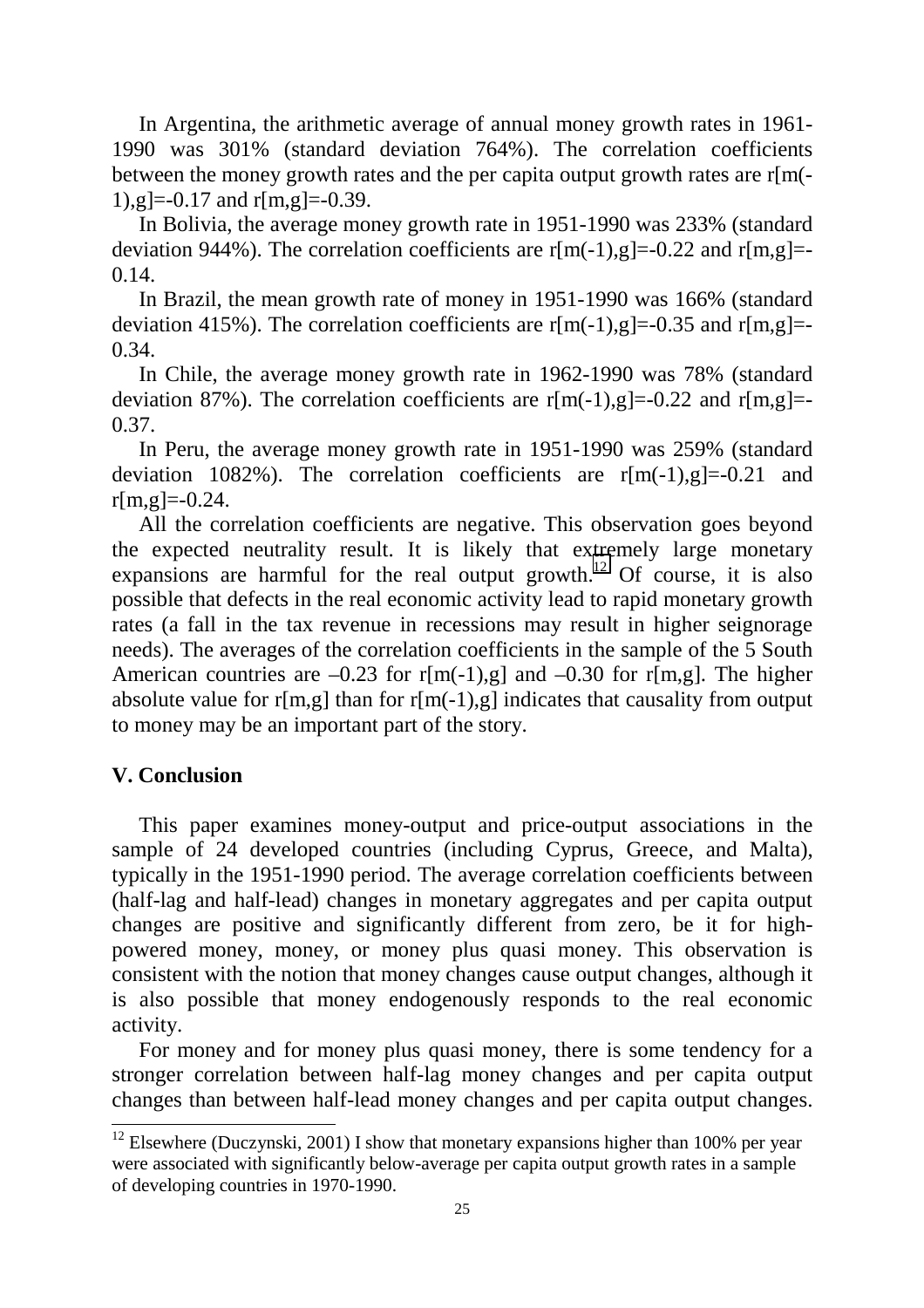Thus, in some sense money changes precede output changes. This observation indicates that there probably is some causality from money to output. $^{13}$ Nevertheless, for high-powered money, the average correlation between half-lag money changes and per capita output changes is weaker than the correlation between half-lead money changes and per capita output changes. The given difference is, however, statistically insignificant.

 There is also some tendency of broad monetary aggregates to be more strongly associated with real output than narrow monetary aggregates. In particular, the average correlations between money-plus-quasi-money changes and per capita output changes are higher than the average correlations between money (or high-powered money) changes and per capita output changes. The difference between the money-output and the high-powered-money-output correlations is, however, not significant.

 The price level was significantly countercyclical on average. This observation suggests that the importance of real shocks for output fluctuations was higher than the importance of monetary shocks.

 The negative money-output association in high-inflation countries stands in contrast to the positive money-output association in developed countries. The direction of causality between money and output in high-inflation countries (as well as a better inference regarding the direction of causality in developed countries) is left for future research.

 $\overline{a}$ 

 $13$  Money can still be endogenous, but the fact that money changes precede output changes is more difficult to explain in the framework with no causality from money to output.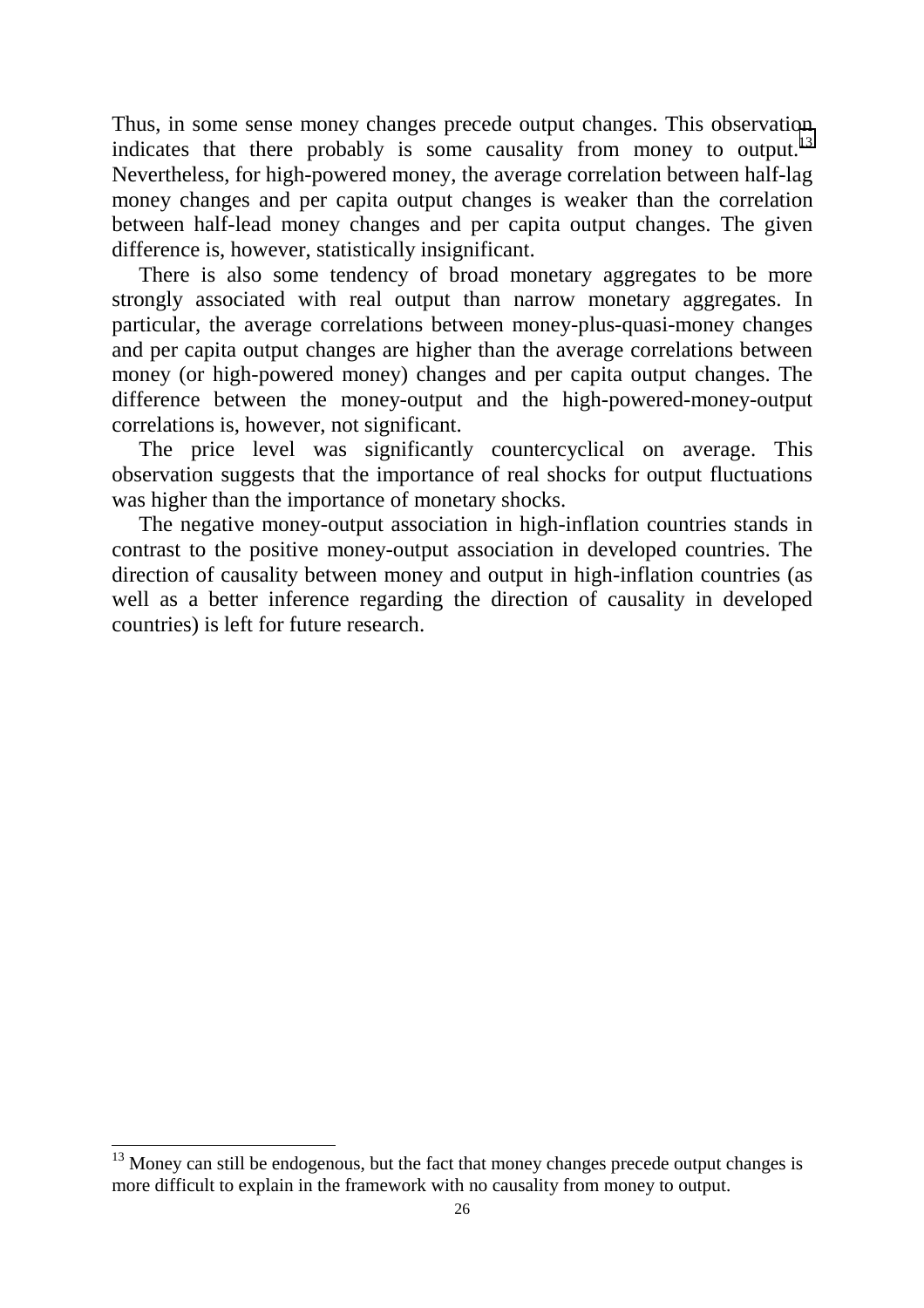## REFERENCES

Attfield, Clifford L.F., Demery, David, Duck, Nigel W. 1981. A Quarterly Model of Unanticipated Monetary Growth, Output, and the Price Level in the U.K. 1963-1978, Journal of Monetary Economics 8, 3, 331-350.

Attfield, Clifford L.F., Duck, Nigel W. 1983. The Influence of Unanticipated Money Growth on Real Output, Journal of Money, Credit, and Banking 15, 4, 442-454.

Backus, David K., Kehoe, Patrick J. 1992. International Evidence of the Historical Properties of Business Cycles, American Economic Review, 82, 4, 864-888.

Barro, Robert J. 1976. Rational Expectations and the Role of Monetary Policy, Journal of Monetary Economics 2, 1, 1-32.

Barro, Robert J. 1978. Unanticipated Money, Output, and the Price Level in the United States, Journal of Political Economy 86, 4, 549-580.

Barro, Robert J. 1997. Macroeconomics, Cambridge, MA: MIT Press.

Black, Fischer. 1972. Active and Passive Monetary Policy in a Neo-Classical Model, Journal of Finance 27, 4, 801-814.

Chadka, Bankim, Prasad, Eswar. 1994. Are Prices Countercyclical? Evidence From the G-7, Journal of Monetary Economics 34, 2, 239-257.

Duczynski, Petr. 2001. On the Empirics of the Nonneutrality of Money: Cross-Country Evidence, manuscript, European University Institute, Florence.

Fischer, Stanley. 1979. Anticipations and the Nonneutrality of Money, Journal of Political Economy 87, 2, 225-252.

Friedman, Milton. 1961. The Lag in the Effect of Monetary Policy, Journal of Political Economy 69, 5, 447-466.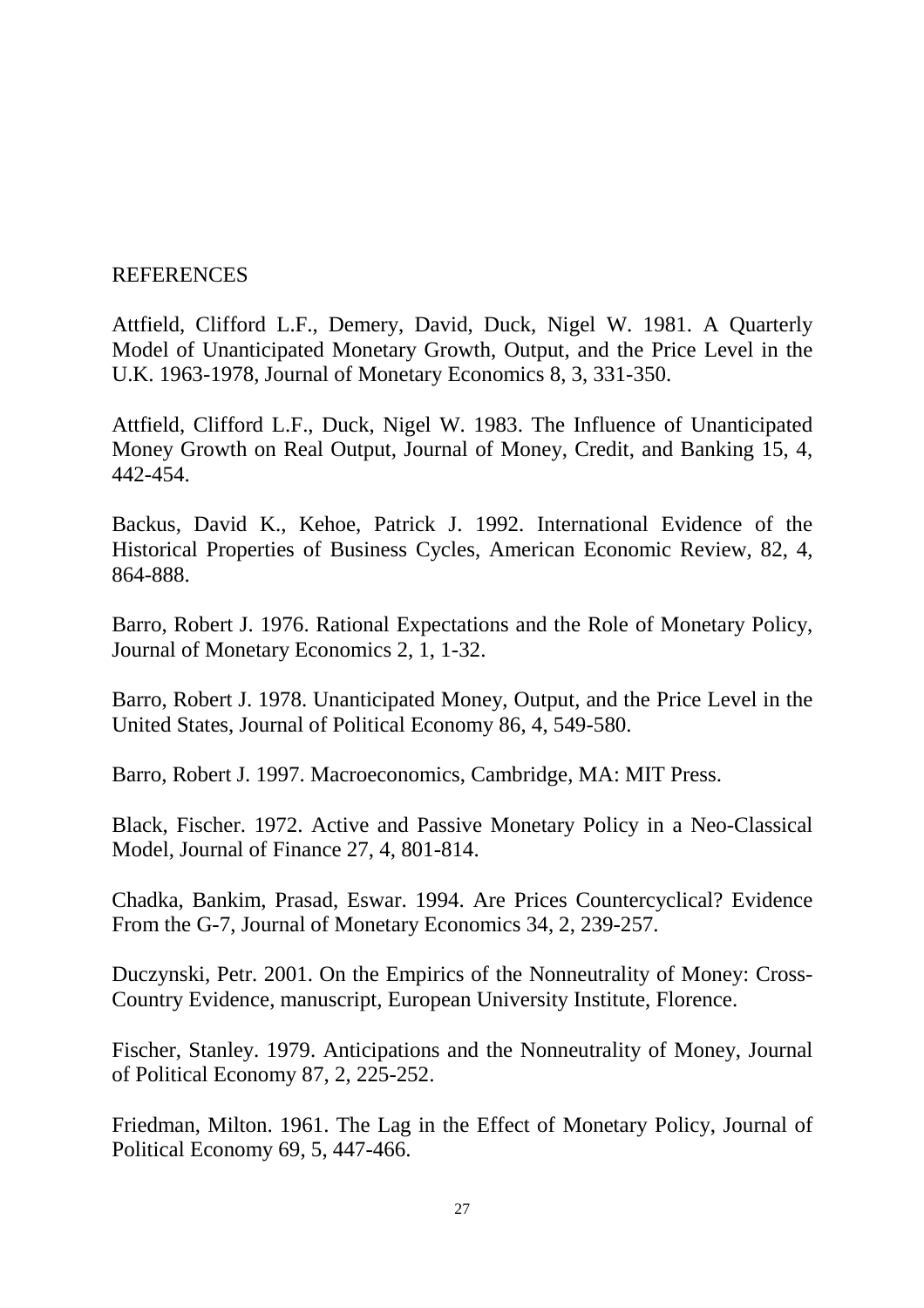Friedman, Milton, Schwartz, Anna J. 1963a. A Monetary History of the United States, 1867-1960. Princeton: Princeton University Press.

Friedman, Milton, Schwartz, Anna J. 1963b. Money and Business Cycles, Review of Economics and Statistics, 45, 1 (part 2), 32-64.

International Monetary Fund, International Financial Statistics, Washington, DC, various issues.

King, Robert G., Plosser, Charles I. 1984. Money, Credit, and Prices in a Real Business Cycle, American Economic Review 74, 3, 363-380.

Kormendi, Roger C., Meguire, Philip G. 1984. Cross-Regime Evidence of Macroeconomic Rationality, Journal of Political Economy 92, 5, 875-908.

Lucas, Robert E., Jr. 1972. Expectations and the Neutrality of Money, Journal of Economic Theory 4, 2, 103-124.

Lucas, Robert E., Jr. 1973. Some International Evidence on Output-Inflation Tradeoffs, American Economic Review 63, 3, 326-334.

Romer, Christina D., Romer, David H. 1989. Does Monetary Policy Matter? A New Test in the Spirit of Friedman and Schwartz, NBER Macroeconomics Annual, 121-170.

Smith, R. Todd. 1992. The Cyclical Behavior of Prices, Journal of Money, Credit, and Banking, 24, 4, 413-430.

Summers, Robert, Heston, Alan. 1991. The Penn World Table (Mark 5): An Expanded Set of International Comparisons, 1950-1988, Quarterly Journal of Economics 106, 2, 327-368.

Tobin, James. 1970. Money and Income: Post Hoc Ergo Propter Hoc?, Quarterly Journal of Economics 84, 2, 301-317.

Wogin, Gillian. 1980. Unemployment and Monetary Policy under Rational Expectations: Some Canadian Evidence, Journal of Monetary Economics 6, 1, 59-68.